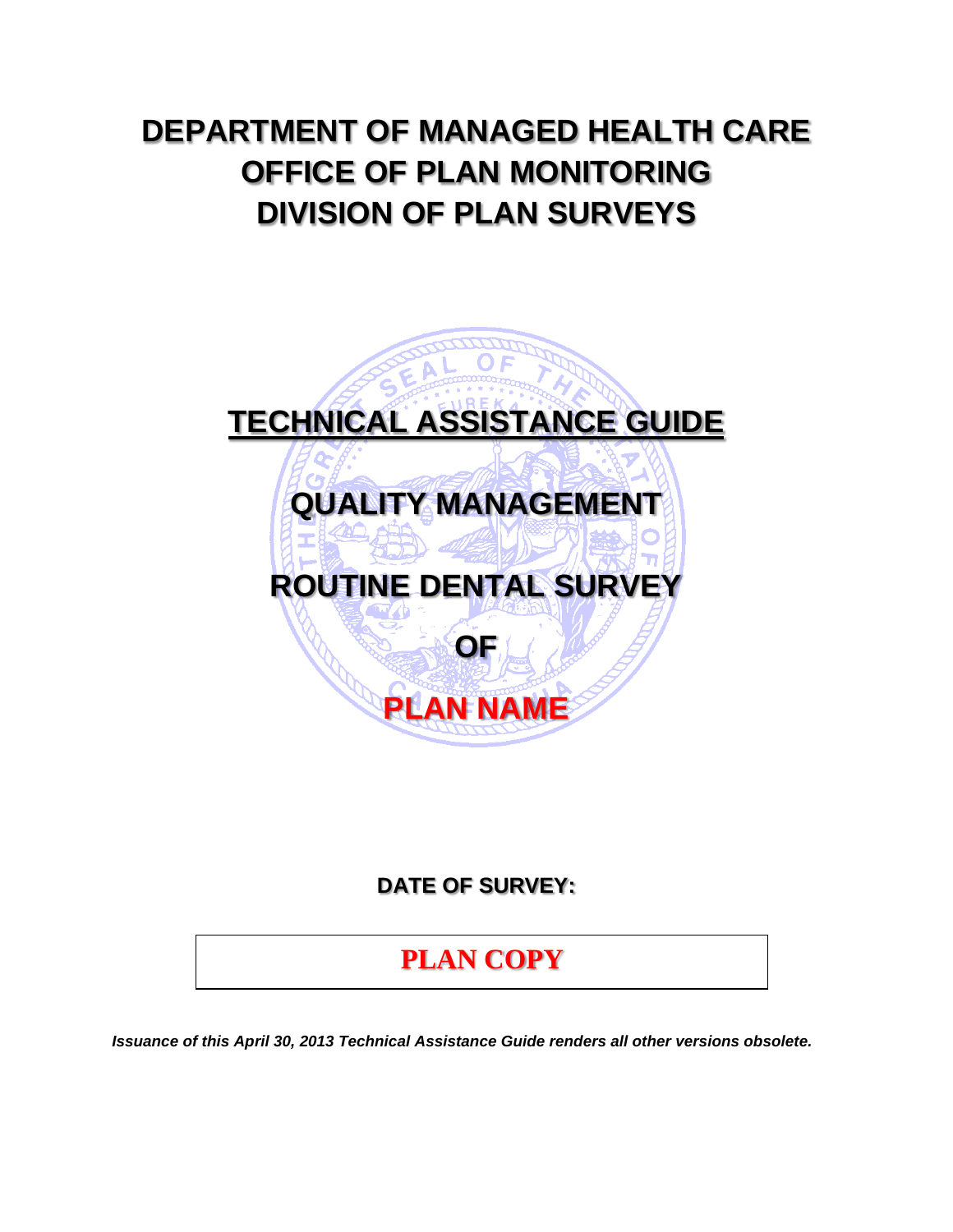## **QUALITY MANAGEMENT REQUIREMENTS**

## **TABLE OF CONTENTS**

| Requirement QM-001: QM Program Intent and Regulatory Purpose, Structure and   |
|-------------------------------------------------------------------------------|
|                                                                               |
| Requirement QM-002: QM Program Monitors the Full Scope of QM Activities  12   |
| Requirement QM-003: Precautions to Ensure Appropriate Care is Not Withheld or |
|                                                                               |
|                                                                               |
|                                                                               |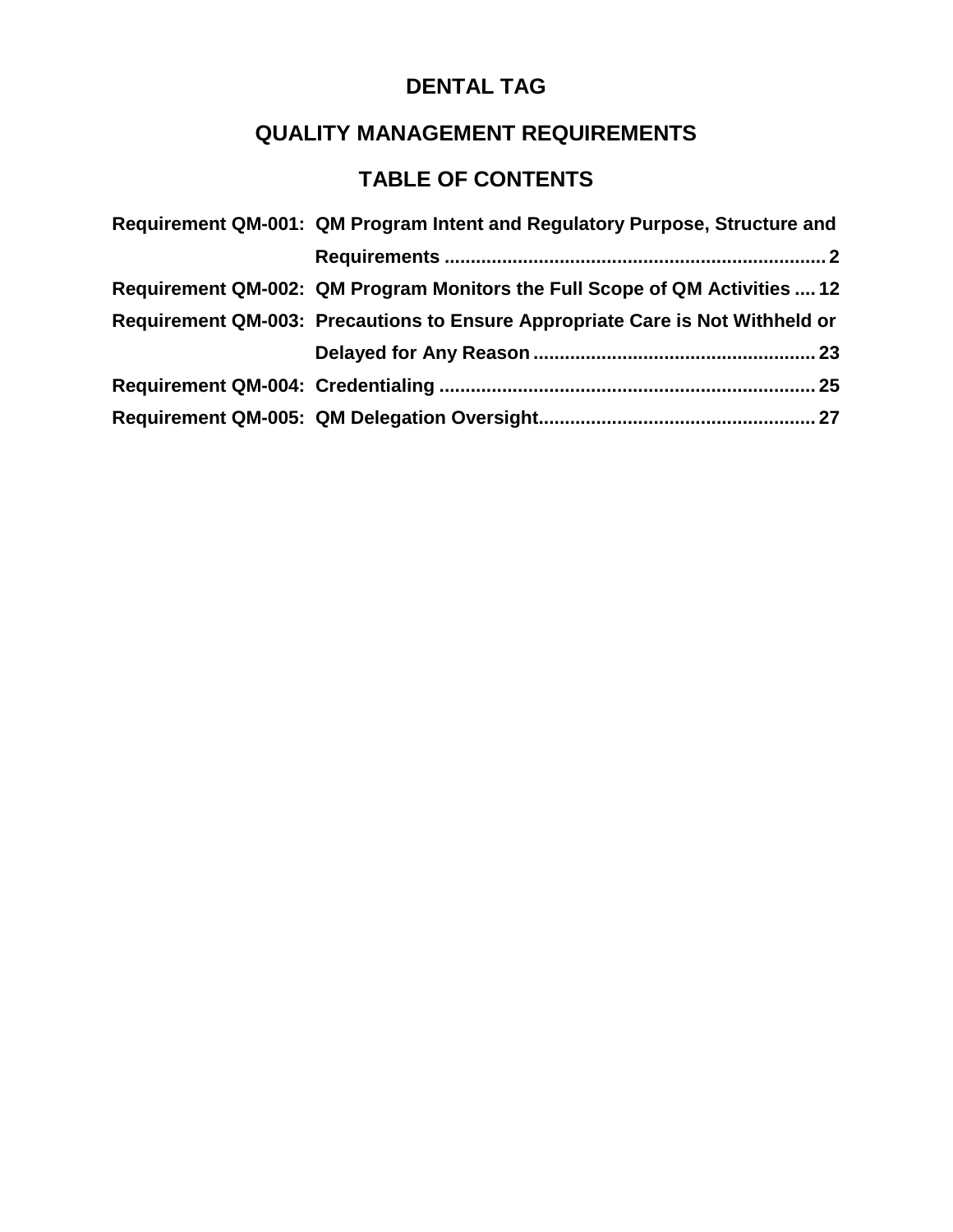#### <span id="page-2-0"></span>**Requirement QM-001: QM Program Intent and Regulatory Purpose, Structure and Requirements**

### **STATUTORY/REGULATORY CITATIONS**

#### **CA Health and Safety code section 1367.01(j)**

(j) A health care service plan subject to this section that reviews requests by providers prior to, retrospectively, or concurrent with, the provision of health care services to enrollees shall establish, as part of the quality assurance program required by Section 1370, a process by which the plan's compliance with this section is assessed and evaluated. The process shall include provisions for evaluation of complaints, assessment of trends, implementation of actions to correct identified problems, mechanisms to communicate actions and results to the appropriate health plan employees and contracting providers, and provisions for evaluation of any corrective action plan and measurements of performance.

#### **CA Health and Safety Code section 1369**

Every plan shall establish procedures to permit subscribers and enrollees to participate in establishing the public policy of the plan. For purposes of this section, public policy means acts performed by a plan or its employees and staff to assure the comfort, dignity, and convenience of patients who rely on the plan's facilities to provide health care services to them, their families, and the public.

#### **CA Health and Safety code section 1370**

Every plan shall establish procedures in accordance with department regulations for continuously reviewing the quality of care, performance of medical personnel, utilization of services and facilities, and costs. Notwithstanding any other provision of law, there shall be no monetary liability on the part of, and no cause of action for damages shall arise against, any person who participates in plan or provider quality of care or utilization reviews by peer review committees which are composed chiefly of physicians and surgeons or dentists, psychologists, or optometrists, or any of the above, for any act performed during the reviews if the person acts without malice, has made a reasonable effort to obtain the facts of the matter, and believes that the action taken is warranted by the facts, and neither the proceedings nor the records of the reviews shall be subject to discovery, nor shall any person in attendance at the reviews be required to testify as to what transpired thereat. Disclosure of the proceedings or records to the governing body of a plan or to any person or entity designated by the plan to review activities of the plan or provider committees shall not alter the status of the records or of the proceedings as privileged communications.

The above prohibition relating to discovery or testimony shall not apply to the statements made by any person in attendance at a review who is a party to an action or proceeding the subject matter of which was reviewed, or to any person requesting hospital staff privileges, or in any action against an insurance carrier alleging bad faith by the carrier in refusing to accept a settlement offer within the policy limits, or to the director in conducting surveys pursuant to Section 1380.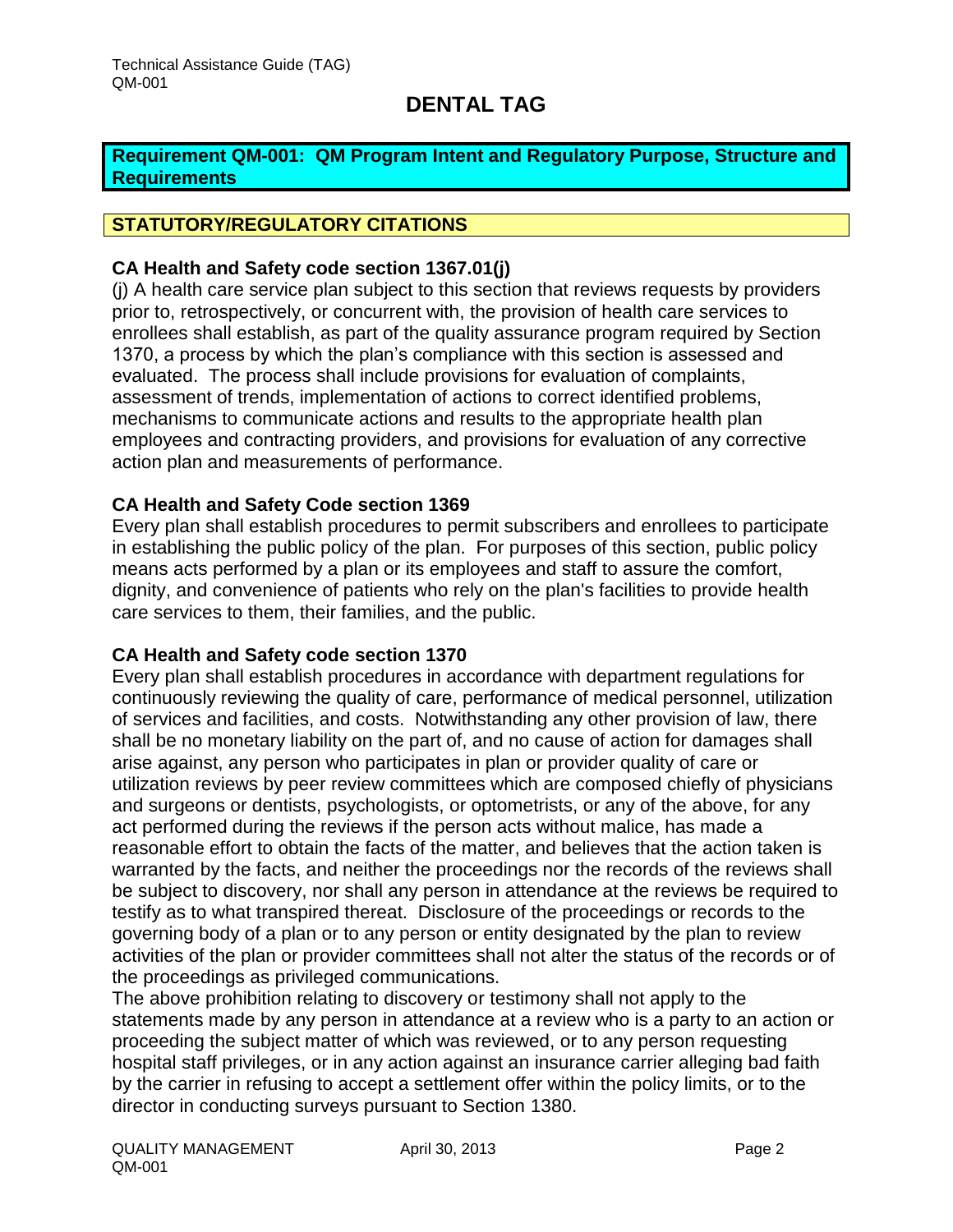This section shall not be construed to confer immunity from liability on any health care service plan. In any case in which, but for the enactment of the preceding provisions of this section, a cause of action would arise against a health care service plan, the cause of action shall exist notwithstanding the provisions of this section.

### **28 CCR 1300.67.2.2(d)(1)**

(d) Quality Assurance Processes. Each plan shall have written quality assurance systems, policies and procedures designed to ensure that the plan's provider network is sufficient to provide accessibility, availability and continuity of covered health care services as required by the Act and this section. In addition to the requirements established by Section 1300.70 of Title 28, a plan's quality assurance program shall address:

(1) Standards for the provision of covered services in a timely manner consistent with the requirements of this section.

### **28 CCR 1300.69**

Unless a plan complies with the requirements of the Health Maintenance Organization Act of 1973 in affording subscribers and enrollees' procedures to participate in establishing the public policy of the plan, as defined in Section 1369 of the Act, it shall comply with each of the following requirements:

(a) If the plan is a corporation, either:

(1) At least one-third of its governing board shall be subscribers and/or enrollees, or

(2) There shall be established a standing committee which shall be responsible for participating in establishing public policy of the plan as defined in Section 1369 of the Act, and whose recommendations and reports are regularly and timely reported to the governing board. The governing board shall act upon such recommendations and such action shall be recorded in the board's minutes. The membership of the standing committee shall comply with each of the following:

(A) At least 51% of the members shall be subscribers and/or enrollees,

(B) At least one member shall be a member of the governing board of the plan, and

(C) At least one member shall be a provider.

(b) If the plan is a partnership, trust or unincorporated association, there shall be established a standing committee of the governing body or executive committee of the plan, which committee shall be responsible for participation in establishing public policy of the plan as defined in Section 1369 of the Act and whose recommendations and reports are regularly and timely reported to the governing body or executive committee of the plan. The governing body or executive committee of the plan shall act upon such recommendations and such action shall be recorded in its minutes. The membership of the standing committee shall comply with each of the following:

(1) At least 51% of the members shall be subscribers and/or enrollees,

(2) At least one member shall also be a member of the governing body or executive committee of the plan, and

(3) At least one member shall be a provider.

(c) If the plan is a sole proprietorship, it shall establish a standing committee which shall be responsible for participation in establishing public policy of the plan as defined in Section 1369 of the Act and whose recommendations are reported regularly and timely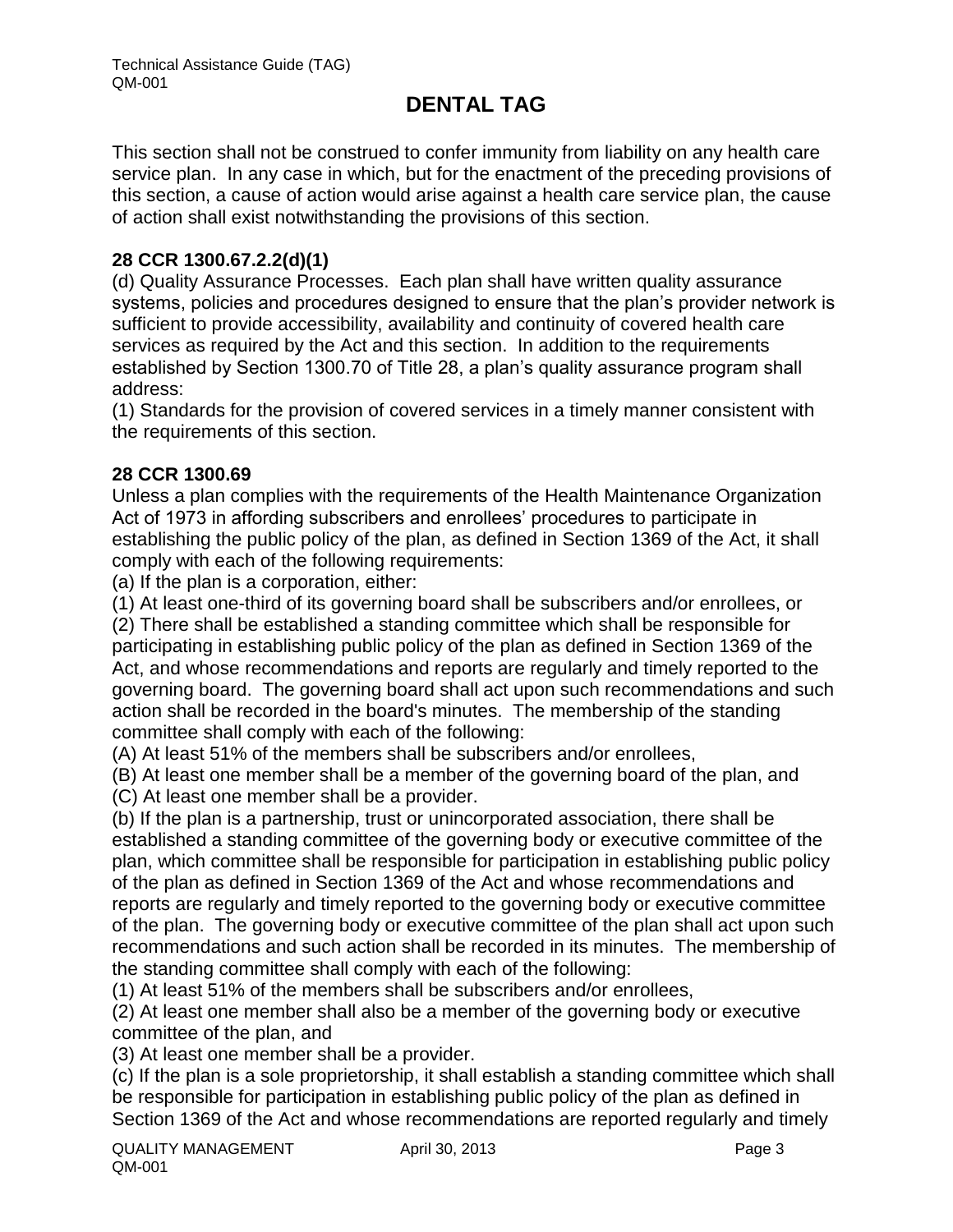to the sole proprietor. The sole proprietor shall act upon such recommendations and such action shall be recorded. The membership of the standing committee shall comply with each of the following:

(1) At least 51% of the members shall be subscribers and/or enrollees,

(2) The sole proprietor shall be a member, and

(3) At least one provider shall be a member.

(d) Those individuals who fulfill the requirements stated in this section for subscriber and/or enrollee membership upon the governing body or standing committee shall be persons who are not employees of the plan, providers of health care services, subcontractors to the plan or group contract brokers, or persons financially interested in the plan.

(e) Advisory committees do not meet the requirements of subsections (a), (b) or (c).

(f) Enrollees and subscribers participating in establishing public policy shall have access to information available from the plan regarding public policy, including financial information and information about the specific nature and volume of complaints received by the plan and their disposition.

(g) In connection with the selection of enrollee and subscriber members of any governing board or standing committee, the plan shall generally consider the makeup of its enrollee and subscriber population, including but not limited to factors such as ethnic extraction, demography, occupation and geography as well as identifiable and individual group participation. Any such selection or election of enrollee or subscriber members shall be conducted on a fair and reasonable basis. This subsection does not require the plan to maintain supporting statistical data.

(h) The public policy participation procedure shall be incorporated into the bylaws or other governing documents of the plan. The terms of subscriber and enrollee members of the public policy making body shall be of reasonable length and overlap so as to provide continuity and experience in representation. A standing committee shall meet at least quarterly.

(i) The plan shall

(1) in each evidence of coverage or combined evidence of coverage and disclosure form, or at least annually by other means, furnish to its subscribers and enrollees a description of its system for their participation in establishing public policy, and (2) communicate material changes affecting public policy to subscribers and enrollees.

### **28 CCR 1300.70(a)**

(a) Intent and Regulatory Purpose.

(1) The QA program must be directed by providers and must document that the quality of care provided is being reviewed, that problems are being identified, that effective action is taken to improve care where deficiencies are identified, and that follow-up is planned where indicated.

(2) This section is not intended to set forth a prescriptive approach to QA methodology. This section is intended to afford each plan flexibility in meeting Act quality of care requirements.

(3) A plan's QA program must address service elements, including accessibility, availability, and continuity of care. A plan's QA program must also monitor whether the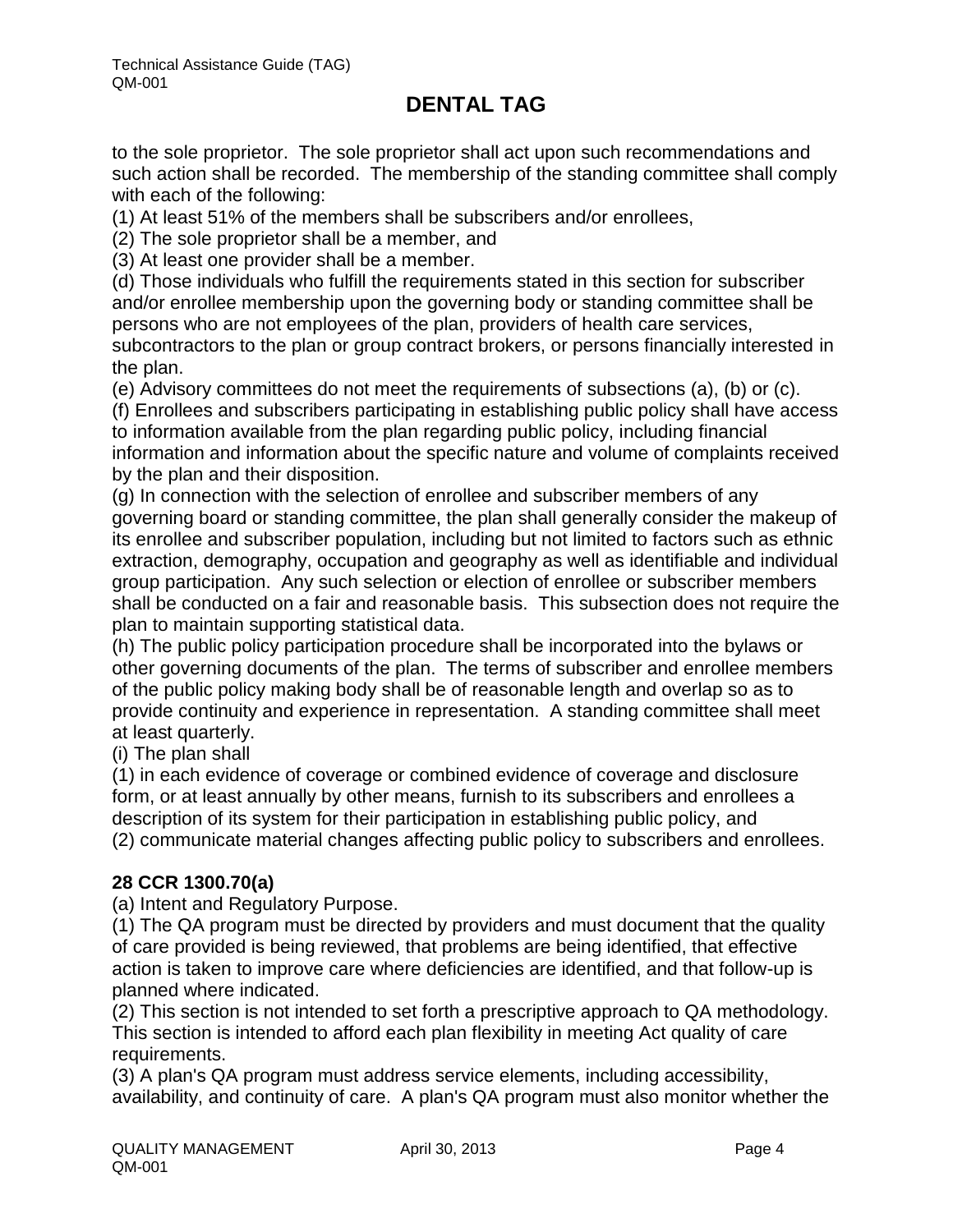provision and utilization of services meets professionally recognized standards of practice.

(4) The Department's assessment of a plan's QA program will focus on:

(A) the scope of QA activities within the organization;

(B) the structure of the program itself and its relationship to the plan's administrative structure;

(C) the operation of the QA program; and

(D) the level of activity of the program and its effectiveness in identifying and correcting deficiencies in care.

### **28 CCR 1300.70(a)(4)(B)**

(a) Intent and Regulatory Purpose.

(4) The Department's assessment of a plan's QA program will focus on:

(B) the structure of the program itself and its relationship to the plan's administrative structure;

### **28 CCR 1300.70(b)(1)**

(b) Quality Assurance Program Structure and Requirements.

(1) Program Structure.

To meet the requirements of the Act which require plans to continuously review the quality of care provided, each plan's quality assurance program shall be designed to ensure that:

(A) a level of care which meets professionally recognized standards of practice is being delivered to all enrollees;

(B) quality of care problems are identified and corrected for all provider entities;

(C) physicians (or in the case of specialized plans, dentists, optometrists, psychologists or other appropriate licensed professionals) who provide care to the plan's enrollees are an integral part of the QA program;

(D) appropriate care which is consistent with professionally recognized standards of practice is not withheld or delayed for any reason, including a potential financial gain and/or incentive to the plan providers, and/or others; and

(E) the plan does not exert economic pressure to cause institutions to grant privileges to health care providers that would not otherwise be granted, nor to pressure health care providers or institutions to render care beyond the scope of their training or experience.

### **28 CCR 1300.70(b)(1) and (2)**

(b) Quality Assurance Program Structure and Requirements.

(1) Program Structure.

To meet the requirements of the Act which require plans to continuously review the quality of care provided, each plan's quality assurance program shall be designed to ensure that:

(A) a level of care which meets professionally recognized standards of practice is being delivered to all enrollees;

(B) quality of care problems are identified and corrected for all provider entities;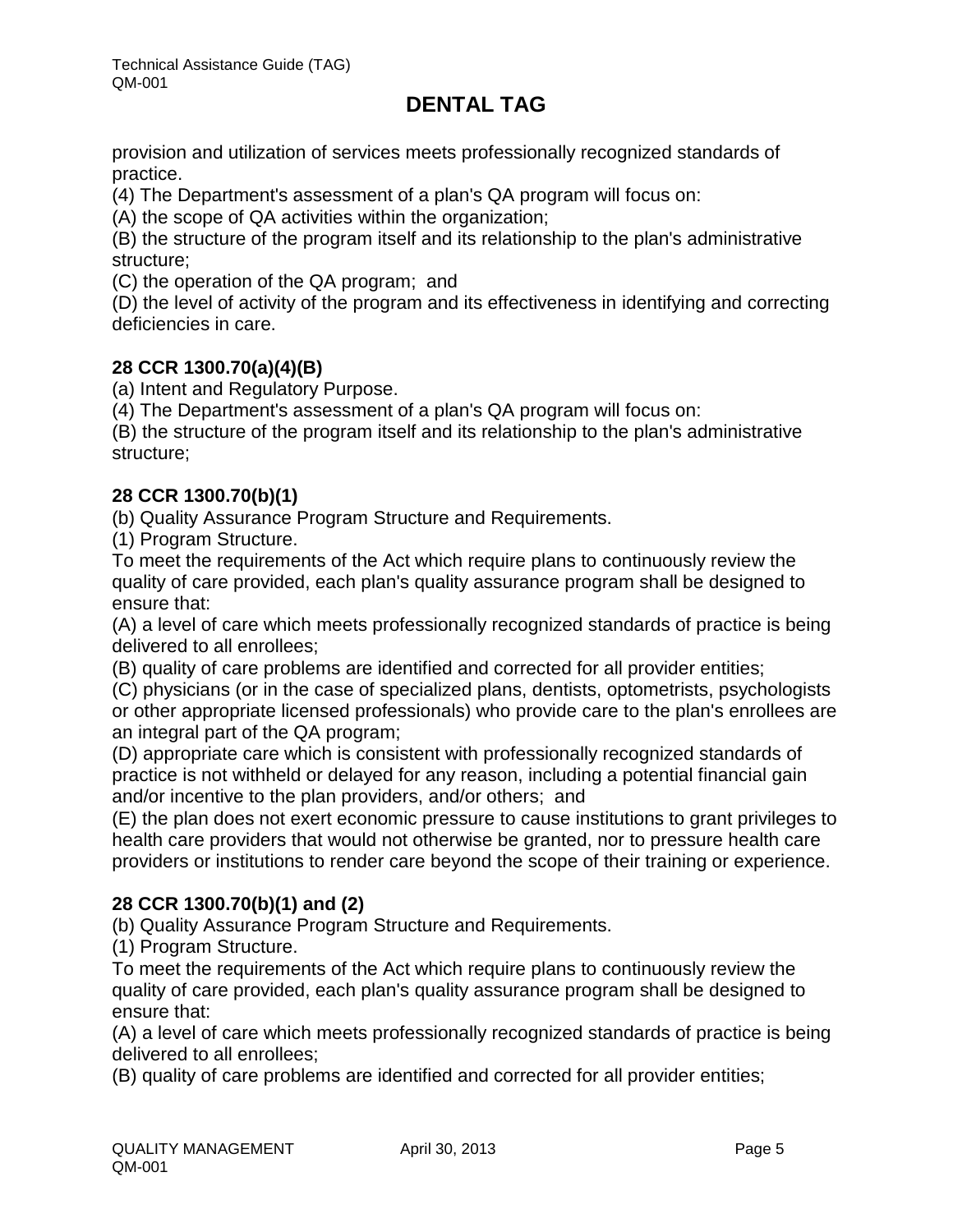(C) physicians (or in the case of specialized plans, dentists, optometrists, psychologists or other appropriate licensed professionals) who provide care to the plan's enrollees are an integral part of the QA program;

(D) appropriate care which is consistent with professionally recognized standards of practice is not withheld or delayed for any reason, including a potential financial gain and/or incentive to the plan providers, and/or others; and

(E) the plan does not exert economic pressure to cause institutions to grant privileges to health care providers that would not otherwise be granted, nor to pressure health care providers or institutions to render care beyond the scope of their training or experience. (2) Program Requirements.

In order to meet these obligations each plan's QA program shall meet all of the following requirements:

(A) There must be a written QA plan describing the goals and objectives of the program and organization arrangements, including staffing, the methodology for on-going monitoring and evaluation of health services, the scope of the program, and required levels of activity.

(B) Written documents shall delineate QA authority, function and responsibility, and provide evidence that the plan has established quality assurance activities and that the plan's governing body has approved the QA Program. To the extent that a plan's QA responsibilities are delegated within the plan or to a contracting provider, the plan documents shall provide evidence of an oversight mechanism for ensuring that delegated QA functions are adequately performed.

(C) The plan's governing body, its QA committee, if any, and any internal or contracting providers to whom QA responsibilities have been delegated, shall each meet on a quarterly basis, or more frequently if problems have been identified, to oversee their respective QA program responsibilities. Any delegated entity must maintain records of its QA activities and actions, and report to the plan on an appropriate basis and to the plan's governing body on a regularly scheduled basis, at least quarterly, which reports shall include findings and actions taken as a result of the QA program. The plan is responsible for establishing a program to monitor and evaluate the care provided by each contracting provider group to ensure that the care provided meets professionally recognized standards of practice. Reports to the plan's governing body shall be sufficiently detailed to include findings and actions taken as a result of the QA program and to identify those internal or contracting provider components which the QA program has identified as presenting significant or chronic quality of care issues.

(D) Implementation of the QA program shall be supervised by a designated physician(s), or in the case of specialized plans, a designated dentist(s), optometrist(s), psychologist(s) or other licensed professional provider, as appropriate.

(E) Physician, dentist, optometrist, psychologist or other appropriate licensed professional participation in QA activity must be adequate to monitor the full scope of clinical services rendered, resolve problems and ensure that corrective action is taken when indicated. An appropriate range of specialist providers shall also be involved. (F) There must be administrative and clinical staff support with sufficient knowledge and experience to assist in carrying out their assigned QA activities for the plan and delegated entities.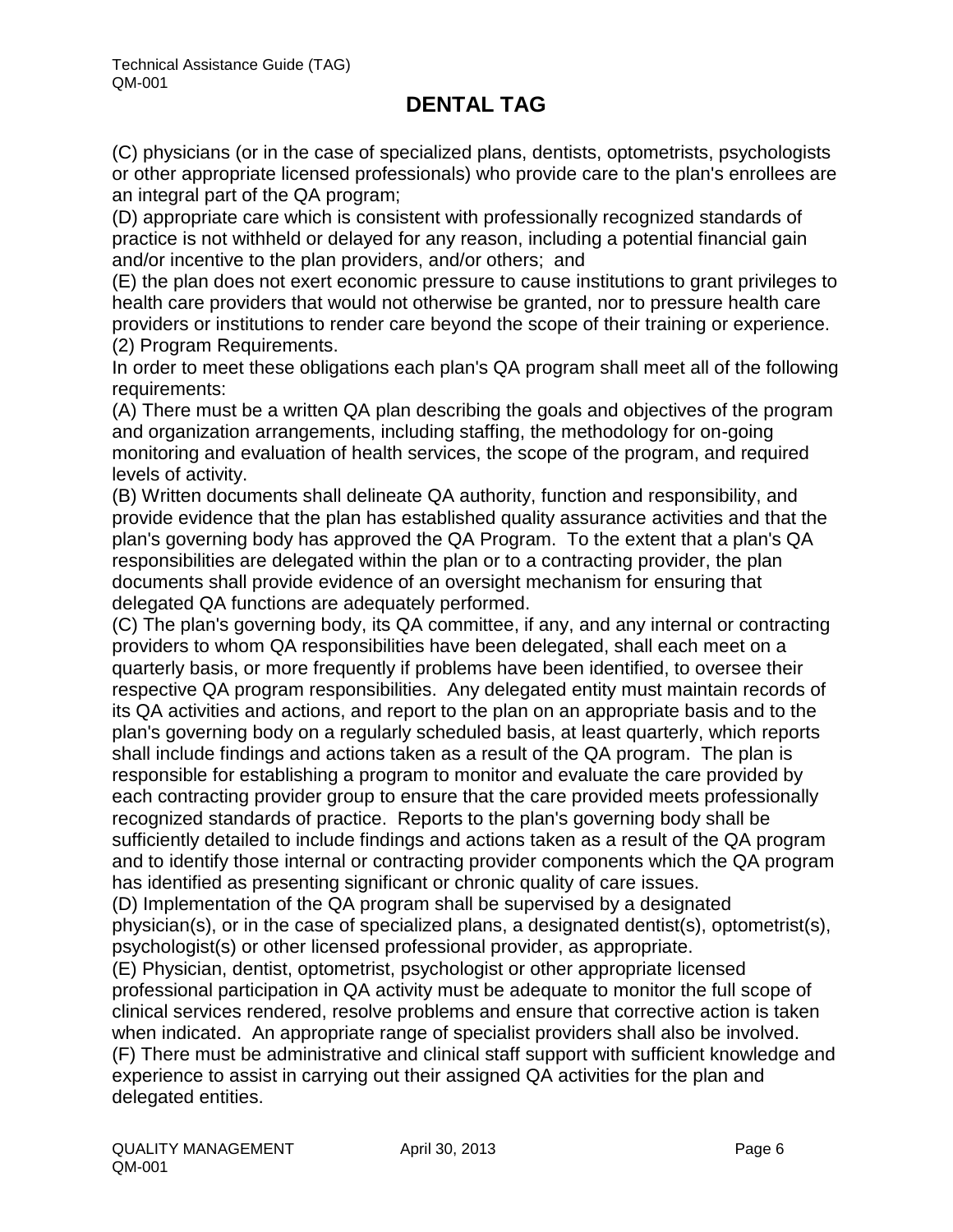(G) Medical groups or other provider entities may have active quality assurance programs which the plan may use. In all instances, however, the plan must retain responsibility for reviewing the overall quality of care delivered to plan enrollees.

If QA activities are delegated to a participating provider to ensure that each provider has the capability to perform effective quality assurance activities, the plan must do the following:

(1) Inform each provider of the plan's QA program, of the scope of that provider's QA responsibilities, and how it will be monitored by the plan.

(2) Ascertain that each provider to which QA responsibilities have been delegated has an in-place mechanism to fulfill its responsibilities, including administrative capacity, technical expertise and budgetary resources.

(3) Have ongoing oversight procedures in place to ensure that providers are fulfilling all delegated QA responsibilities.

(4) Require that standards for evaluating that enrollees receive health care consistent with professionally recognized standards of practice are included in the provider's QA program, and be assured of the entity's continued adherence to these standards.

(5) Ensure that for each provider the quality assurance/utilization review mechanism will encompass provider referral and specialist care patterns of practice, including an assessment of timely access to specialists, ancillary support services, and appropriate preventive health services based on reasonable standards established by the plan and/or delegated providers.

(6) Ensure that health services include appropriate preventive health care measures consistent with professionally recognized standards of practice. There should be screening for conditions when professionally recognized standards of practice indicate that screening should be done.

### **28 CCR 1300.70(b)(2)(A)**

(b)(2) Program Requirements.

In order to meet these obligations each plan's QA program shall meet all of the following requirements:

(A) There must be a written QA plan describing the goals and objectives of the program and organization arrangements, including staffing, the methodology for on-going monitoring and evaluation of health services, the scope of the program, and required levels of activity.

### **28 CCR 1300.70(b)(2)(A), (B) and (F)**

(b)(2) Program Requirements.

In order to meet these obligations each plan's QA program shall meet all of the following requirements (A) There must be a written QA plan describing the goals and objectives of the program and organization arrangements, including staffing, the methodology for on-going monitoring and evaluation of health services, the scope of the program, and required levels of activity.

(B) Written documents shall delineate QA authority, function and responsibility, and provide evidence that the plan has established quality assurance activities and that the plan's governing body has approved the QA Program. To the extent that a plan's QA responsibilities are delegated within the plan or to a contracting provider, the plan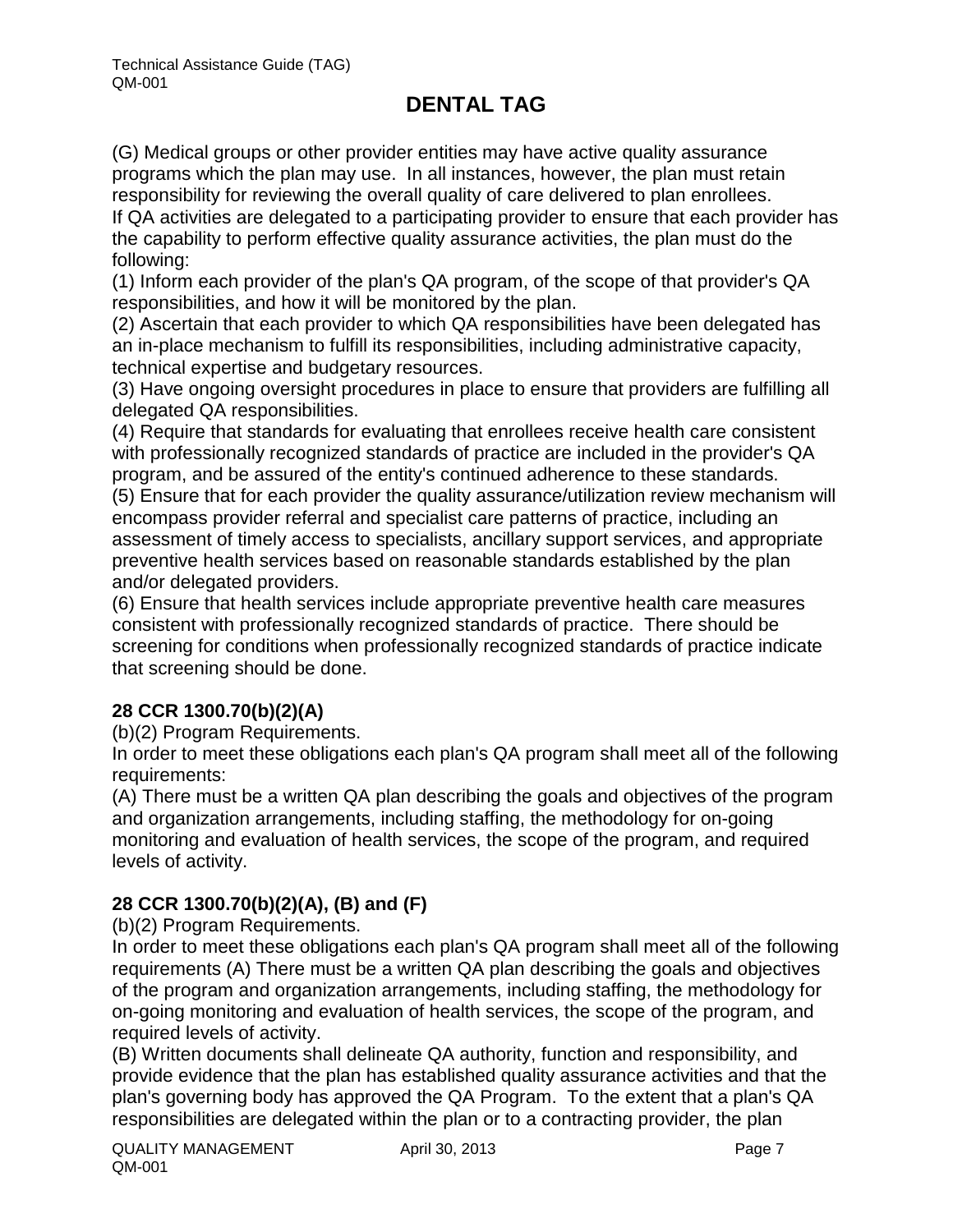documents shall provide evidence of an oversight mechanism for ensuring that delegated QA functions are adequately performed.

(F) There must be administrative and clinical staff support with sufficient knowledge and experience to assist in carrying out their assigned QA activities for the plan and delegated entities.

### **28 CCR 1300.70(b)(2)(C)**

(b)(2) Program Requirements.

In order to meet these obligations each plan's QA program shall meet all of the following requirements (A) There must be a written QA plan describing the goals and objectives of the program and organization arrangements, including staffing, the methodology for on-going monitoring and evaluation of health services, the scope of the program, and required levels of activity.

(C) The plan's governing body, its QA committee, if any, and any internal or contracting providers to whom QA responsibilities have been delegated, shall each meet on a quarterly basis, or more frequently if problems have been identified, to oversee their respective QA program responsibilities. Any delegated entity must maintain records of its QA activities and actions, and report to the plan on an appropriate basis and to the plan's governing body on a regularly scheduled basis, at least quarterly, which reports shall include findings and actions taken as a result of the QA program. The plan is responsible for establishing a program to monitor and evaluate the care provided by each contracting provider group to ensure that the care provided meets professionally recognized standards of practice. Reports to the plan's governing body shall be sufficiently detailed to include findings and actions taken as a result of the QA program and to identify those internal or contracting provider components which the QA program has identified as presenting significant or chronic quality of care issues.

### **INDIVIDUAL(S)/POSITION(S) TO BE INTERVIEWED**

### **Staff responsible for the activities described above, for example:**

- $\bullet$  CEO
- Board Member (if feasible)
- QA Director
- QA Committee members
- Designated dentist/clinician that provides oversight of QA Program
- Providers that participate in the QA Program

### **DOCUMENTS TO BE REVIEWED**

- QM Program description and/or plan
- QM Work Plan or action plan
- Organizational charts showing the relationship of the QA department and committees to the overall structure and the accountability of senior management for QA activities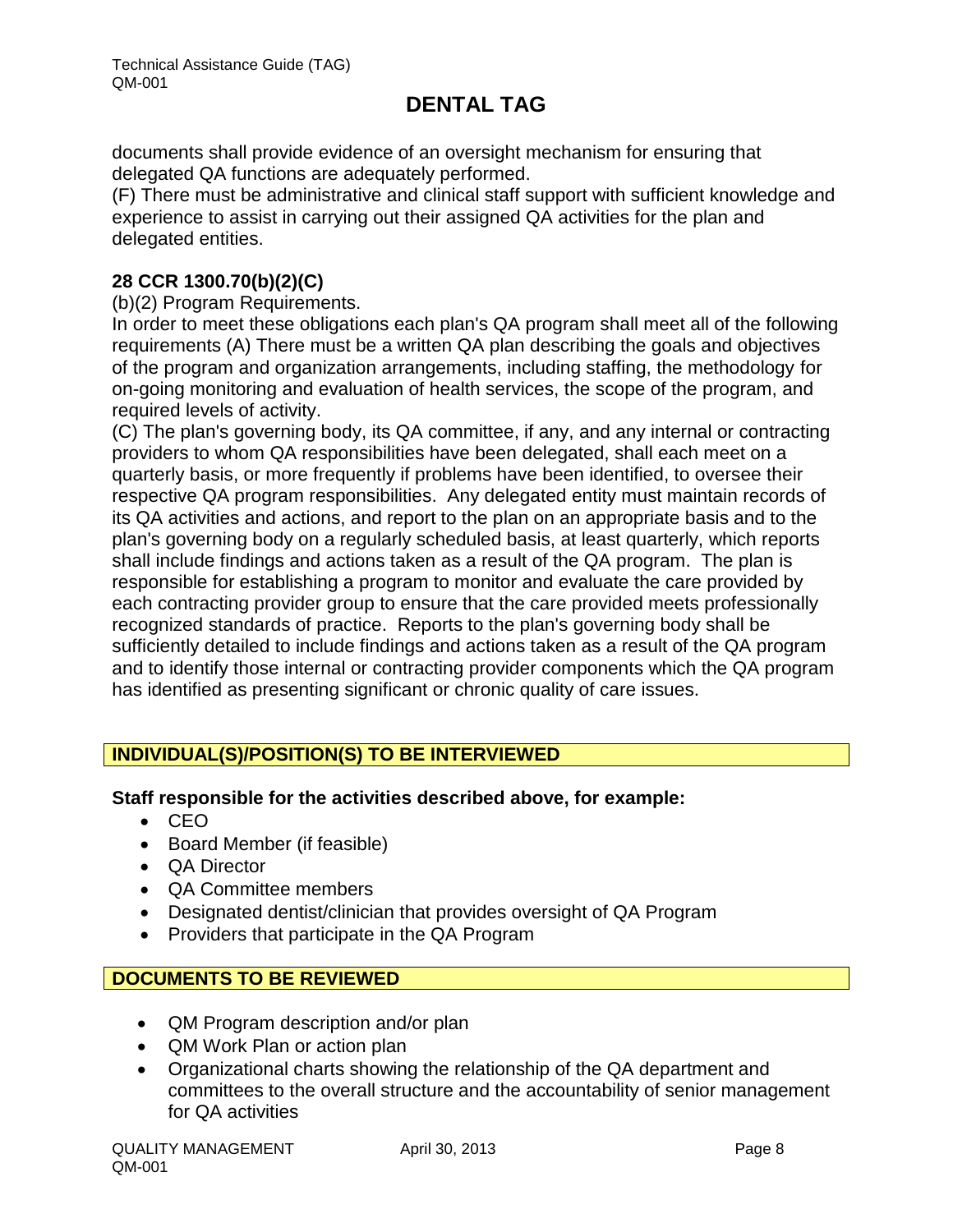- Annual QM Plan evaluation for the last two years
- Minutes of the QM Committee or its equivalent and its subcommittee meetings for the last 18–24 months
- Meeting Minutes of Governing Body review of QM monitoring results.
- Job description and resume of dentist or other clinician, as appropriate, who provides clinical direction to the QA program
- Review licensing filing of the Plan's QM program and confirm submission of appropriate policies and procedures.

### *QM-001 - Key Element 1:*

**1. The Plan has established and documented a QM Program consistent with regulatory purpose and intent. (Pre-Onsite) CA Health and Safety code section 1367.01(j); CA Health and Safety Code section 1369; CA Health and Safety code section 1370; 28 CCR 1300.67.2.2(d)(1); 28 CCR 1300.69; 28 CCR 1300.70(a); 28 CCR 1300.70(b)(1) and (2)**

| <b>Assessment Questions</b>                                                       | <b>Yes</b> | No | N/A |
|-----------------------------------------------------------------------------------|------------|----|-----|
| Does the Plan have a written description of the QM Program?<br>1.1                |            |    |     |
| 1.2 Has the Plan designated a dentist or other licensed                           |            |    |     |
| professional, as appropriate, to provide clinical direction to the<br>QM Program? |            |    |     |
| Is there evidence that participation of the dentist in QA activity<br>1.3         |            |    |     |
| is adequate to monitor the full scope of services, resolve                        |            |    |     |
| problems, and ensure corrective action is taken when                              |            |    |     |
| indicated?                                                                        |            |    |     |
| 1.4 Does the QA plan confirm: 1) problems are identified, 2)                      |            |    |     |
| effective action is taken to improve care when deficiencies are                   |            |    |     |
| identified, and 3) follow-up is planned where indicated?                          |            |    |     |
| Does the scope of the QA Program address service elements,<br>1.5                 |            |    |     |
| including accessibility, availability, and continuity of care?                    |            |    |     |
| Does the scope of the QA Program monitor whether the<br>1.6                       |            |    |     |
| provision and utilization of services meets professionally                        |            |    |     |
| recognized standards of practice?                                                 |            |    |     |
| 1.7 Does the Plan have a written Public Policy?                                   |            |    |     |
| 1.8 Does the Public Policy Committee include the following                        |            |    |     |
| participants;                                                                     |            |    |     |
| a) At least 51% of members are subscribers/enrollees?                             |            |    |     |
| b) At least one member is from the Board of Directors?                            |            |    |     |
| c) At least one member is from the provider (contracted)                          |            |    |     |
| community?                                                                        |            |    |     |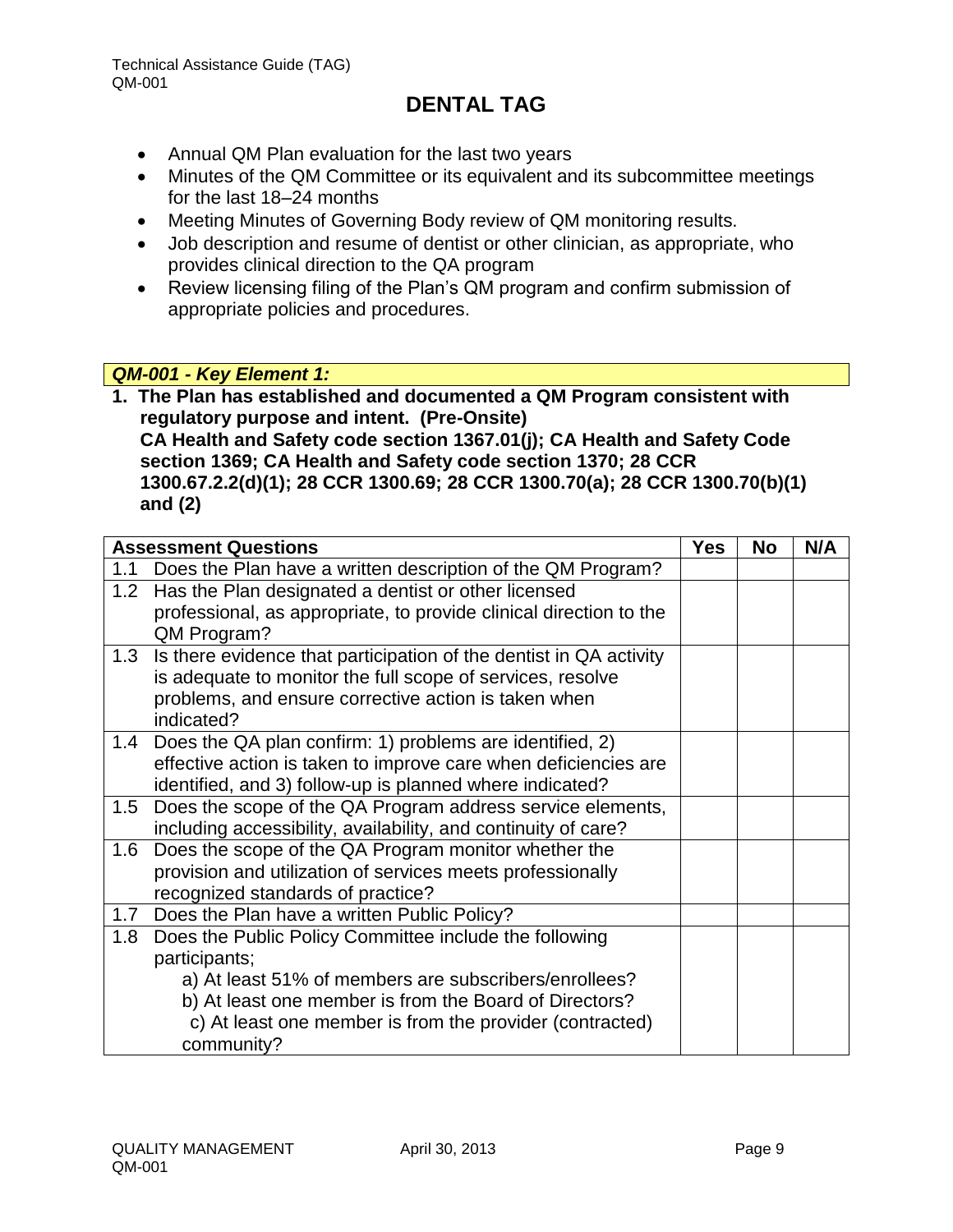#### *QM-001 - Key Element 2:*

**2. The QM Program is designed/structured to ensure a level of care is provided that meets professional standards, that problems are identified and corrected, and dentists who provide care to Plan enrollees are an integral part of the QA Program. (Pre-Onsite) 28 CCR 1300.70(b)(1)**

Assessment Questions **No. 2.1. In the UV Yes No. 2.1. No. 2.1. No. 2.1. No. 2.1. No. 2.1. No. 2.1. No. 2.1. No. 2.1. No. 2.1. No. 2.1. No. 2.1. No. 2.1. No. 2.1. No. 2.1. No. 2.1. No. 2.1. No. 2.1. No. 2.1. No. 2.1. No** 2.1 Is the Plan's QM Program designed/ structured to **ensure** that the **level of care** being delivered to all enrollees meets professionally recognized standards of practice? 2.2 Is the Plan's QM Program designed/ structured to **identify** and correct **quality** of care **problems** for all provider entities? 2.3 Is the Plan's QM Program designed/ structured to have **dentists** who provide care to enrollees as an **integral part** of the QA Program? 2.4 Does the Plan track and trend quality of care provided by *individual* providers/provider groups against professionally recognized standards of practice (e.g., provider-specific rates, investigation of complaints regarding specific cases, site visits)?

#### *QM-001 - Key Element 3:*

**3. The written QM Program includes all required elements. (Pre-Onsite) 28 CCR 1300.70(b)(2)(A), (B) and (F)**

|     | <b>Assessment Questions</b>                                      | Yes | <b>No</b> | N/A |
|-----|------------------------------------------------------------------|-----|-----------|-----|
| 3.1 | The Plan's QM Program includes goals and objectives?             |     |           |     |
|     | 3.2 The Plan's QM Program includes organization arrangements     |     |           |     |
|     | including staffing, clinical, and administrative staff?          |     |           |     |
|     | 3.3 The Plan's QM Program includes methodology for ongoing       |     |           |     |
|     | monitoring and evaluation of health services?                    |     |           |     |
|     | 3.4 The Plan's QM Program defines the scope of the Program and   |     |           |     |
|     | required levels of activity? (See Key Element 1)                 |     |           |     |
|     | 3.5 The Plan's QM Program delineates the QA authority, function, |     |           |     |
|     | and responsibility?                                              |     |           |     |
|     | 3.6 The Plan's QM Program includes established quality           |     |           |     |
|     | assurance activities? (See Key Element 1)                        |     |           |     |
|     | 3.7 Was the QM Program approved by the governing body?           |     |           |     |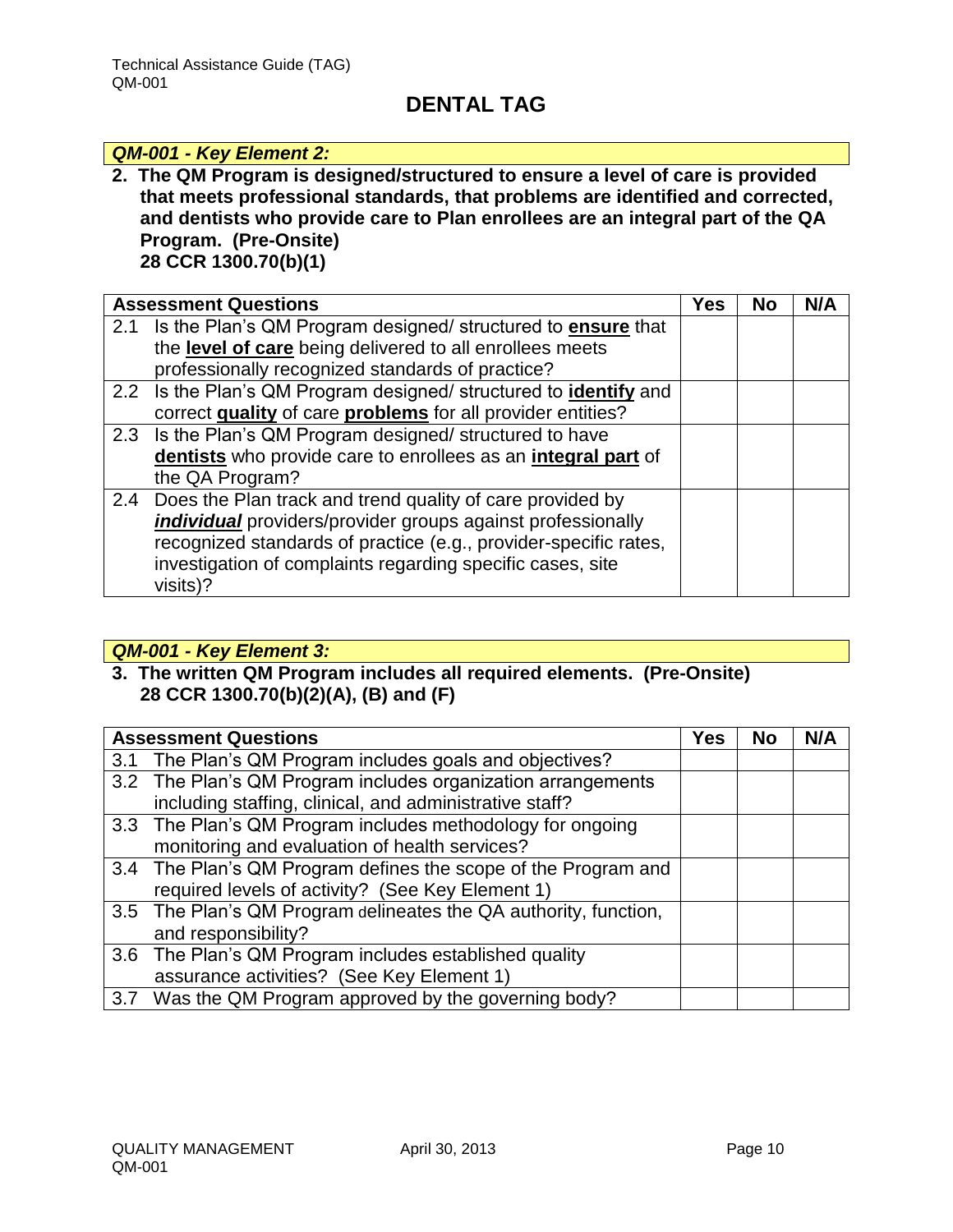### *QM-001 - Key Element 4:*

### **4. The Plan's Governing Body, its quality committees if any, and any internal or contracting providers to whom QA responsibilities have been delegated oversee their QA Program responsibilities 28 CCR 1300.70(b)(2)(C); 28 CCR 1300.70(a)(4)(B)**

|     | <b>Assessment Questions</b>                                                                                                                                                                                                                 | Yes | No | N/A |
|-----|---------------------------------------------------------------------------------------------------------------------------------------------------------------------------------------------------------------------------------------------|-----|----|-----|
| 4.1 | Meet on a quarterly basis or more frequently if problems were<br>identified?                                                                                                                                                                |     |    |     |
|     | 4.2 Maintain records of QA activities and actions, and report to the<br>Plan and to the Plan's governing body on a regularly<br>scheduled basis, at least quarterly?                                                                        |     |    |     |
| 4.3 | Provide reports that include findings and actions taken as a<br>result of the QA Program?                                                                                                                                                   |     |    |     |
| 4.4 | Establish a program to monitor and evaluate the care provided<br>by each contracting provider group to ensure care provided<br>meets professionally recognized standards of practice?                                                       |     |    |     |
|     | 4.5 Provide reports to the Plan's governing body with sufficient<br>detail to include findings and actions taken as a result of the<br>QA Program?                                                                                          |     |    |     |
| 4.6 | Provide reports to the Plan's governing body with sufficient<br>detail to identify those internal or contracting provider<br>components which the QA Program has identified as<br>presenting significant or chronic quality of care issues? |     |    |     |

### **End of Requirement QM-001: QM Program Intent and Regulatory Purpose, Structure and Requirements**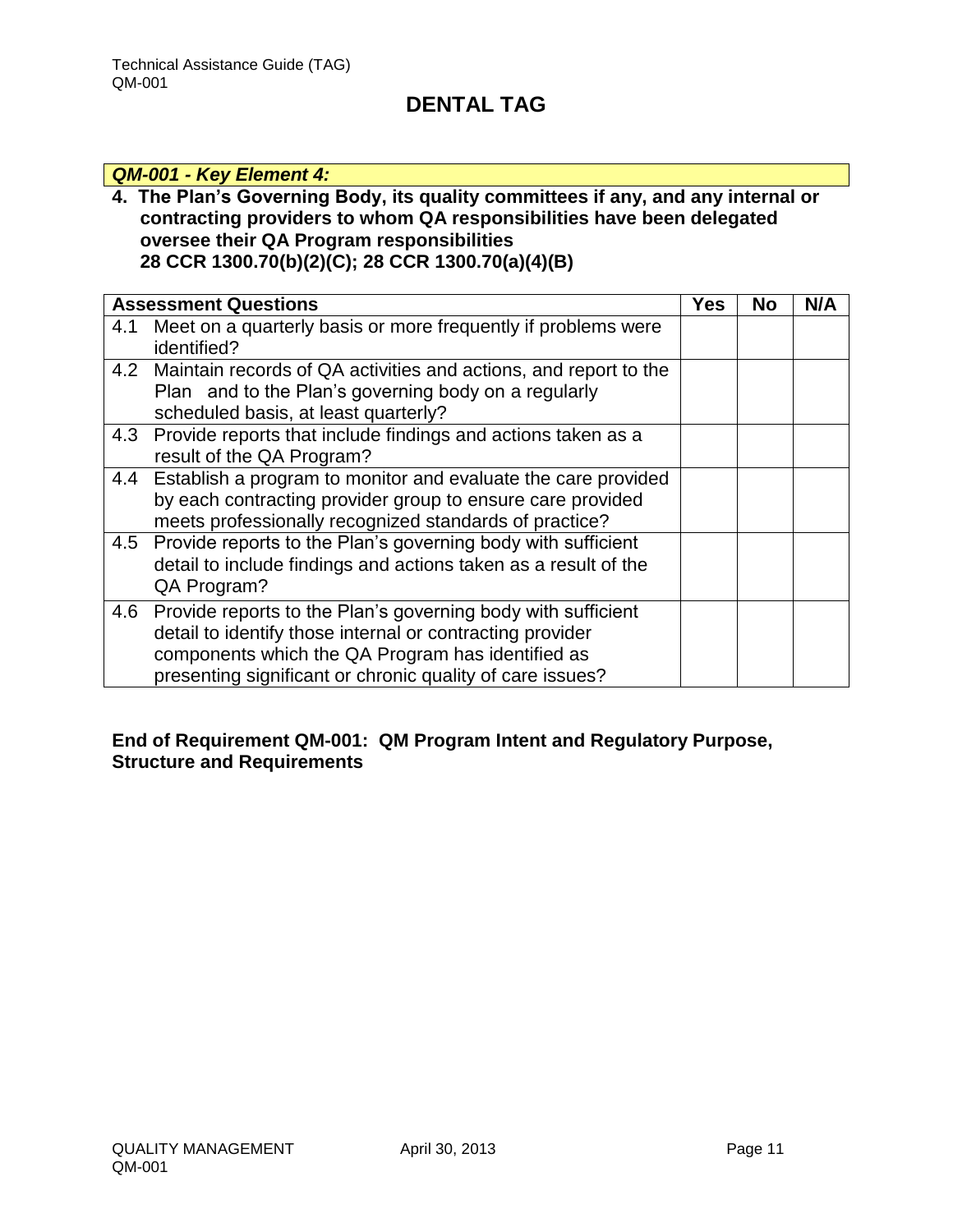### <span id="page-12-0"></span>**Requirement QM-002: QM Program Monitors the Full Scope of QM Activities (Pre-Onsite Review)**

### **STATUTORY/REGULATORY CITATIONS**

### **CA Health and Safety Code section 1367.01(j)**

(j) A health care service plan subject to this section that reviews requests by providers prior to, retrospectively, or concurrent with, the provision of health care services to enrollees shall establish, as part of the quality assurance program required by Section 1370, a process by which the plan's compliance with this section is assessed and evaluated. The process shall include provisions for evaluation of complaints, assessment of trends, implementation of actions to correct identified problems, mechanisms to communicate actions and results to the appropriate health plan employees and contracting providers, and provisions for evaluation of any corrective action plan and measurements of performance.

### **CA Health and Safety Code section 1370**

Every plan shall establish procedures in accordance with department regulations for continuously reviewing the quality of care, performance of medical personnel, utilization of services and facilities, and costs. Notwithstanding any other provision of law, there shall be no monetary liability on the part of, and no cause of action for damages shall arise against, any person who participates in plan or provider quality of care or utilization reviews by peer review committees which are composed chiefly of physicians and surgeons or dentists, psychologists, or optometrists, or any of the above, for any act performed during the reviews if the person acts without malice, has made a reasonable effort to obtain the facts of the matter, and believes that the action taken is warranted by the facts, and neither the proceedings nor the records of the reviews shall be subject to discovery, nor shall any person in attendance at the reviews be required to testify as to what transpired thereat. Disclosure of the proceedings or records to the governing body of a plan or to any person or entity designated by the plan to review activities of the plan or provider committees shall not alter the status of the records or of the proceedings as privileged communications.

The above prohibition relating to discovery or testimony shall not apply to the statements made by any person in attendance at a review who is a party to an action or proceeding the subject matter of which was reviewed, or to any person requesting hospital staff privileges, or in any action against an insurance carrier alleging bad faith by the carrier in refusing to accept a settlement offer within the policy limits, or to the director in conducting surveys pursuant to Section 1380.

This section shall not be construed to confer immunity from liability on any health care service plan. In any case in which, but for the enactment of the preceding provisions of this section, a cause of action would arise against a health care service plan, the cause of action shall exist notwithstanding the provisions of this section.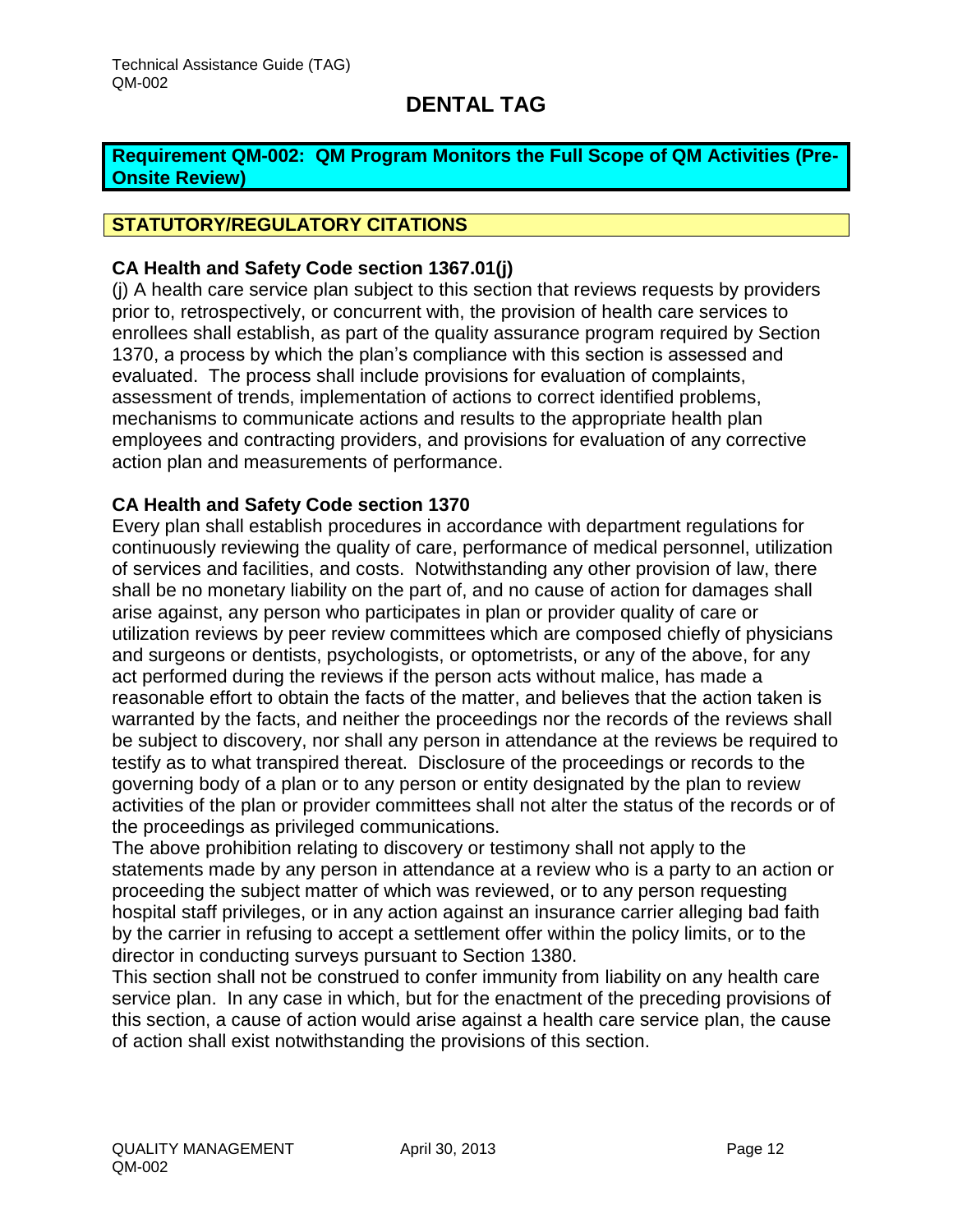### **28 CCR 1300.67.2.2.(d)(1)**

(d) Quality Assurance Processes. Each plan shall have written quality assurance systems, policies and procedures designed to ensure that the plan's provider network is sufficient to provide accessibility, availability and continuity of covered health care services as required by the Act and this section. In addition to the requirements established by Section 1300.70 of Title 28, a plan's quality assurance program shall address:

(1) Standards for the provision of covered services in a timely manner consistent with the requirements of this section.

#### **28 CCR 1300.67.04(e)(2)**

(e) Implementation.

(2) By July 1, 2008, every plan shall file, in accordance with Section 1352 of the Act, an amendment to its quality assurance program providing its written language assistance program policies and procedures, together with information and documents sufficient to demonstrate compliance with the requirements and standards of Section 1367.04 of the Act and this section. The filing shall include the plan's Section 1367.04(b)(1)(B)(v) notices. All materials filed with the Department that contain documents in non-English languages shall include the following minimum supporting documentation:

(i) The English version of each non-English document.

(ii) An attestation by the translator or, if applicable, by an authorized officer of the organization providing translator services, outlining the qualifications of the translator making the translation and affirming that the non-English translation is an accurate translation of the English version.

### **28 CCR 1300.67.2.2.(d)(1)**

(d) Quality Assurance Processes. Each plan shall have written quality assurance systems, policies and procedures designed to ensure that the plan's provider network is sufficient to provide accessibility, availability and continuity of covered health care services as required by the Act and this section. In addition to the requirements established by Section 1300.70 of Title 28, a plan's quality assurance program shall address:

(1) Standards for the provision of covered services in a timely manner consistent with the requirements of this section.

### **28 CCR 1300.70(a)(1)**

(a) Intent and Regulatory Purpose.

(1) The QA program must be directed by providers and must document that the quality of care provided is being reviewed, that problems are being identified, that effective action is taken to improve care where deficiencies are identified, and that follow-up is planned where indicated.

(2) This section is not intended to set forth a prescriptive approach to QA methodology. This section is intended to afford each plan flexibility in meeting Act quality of care requirements.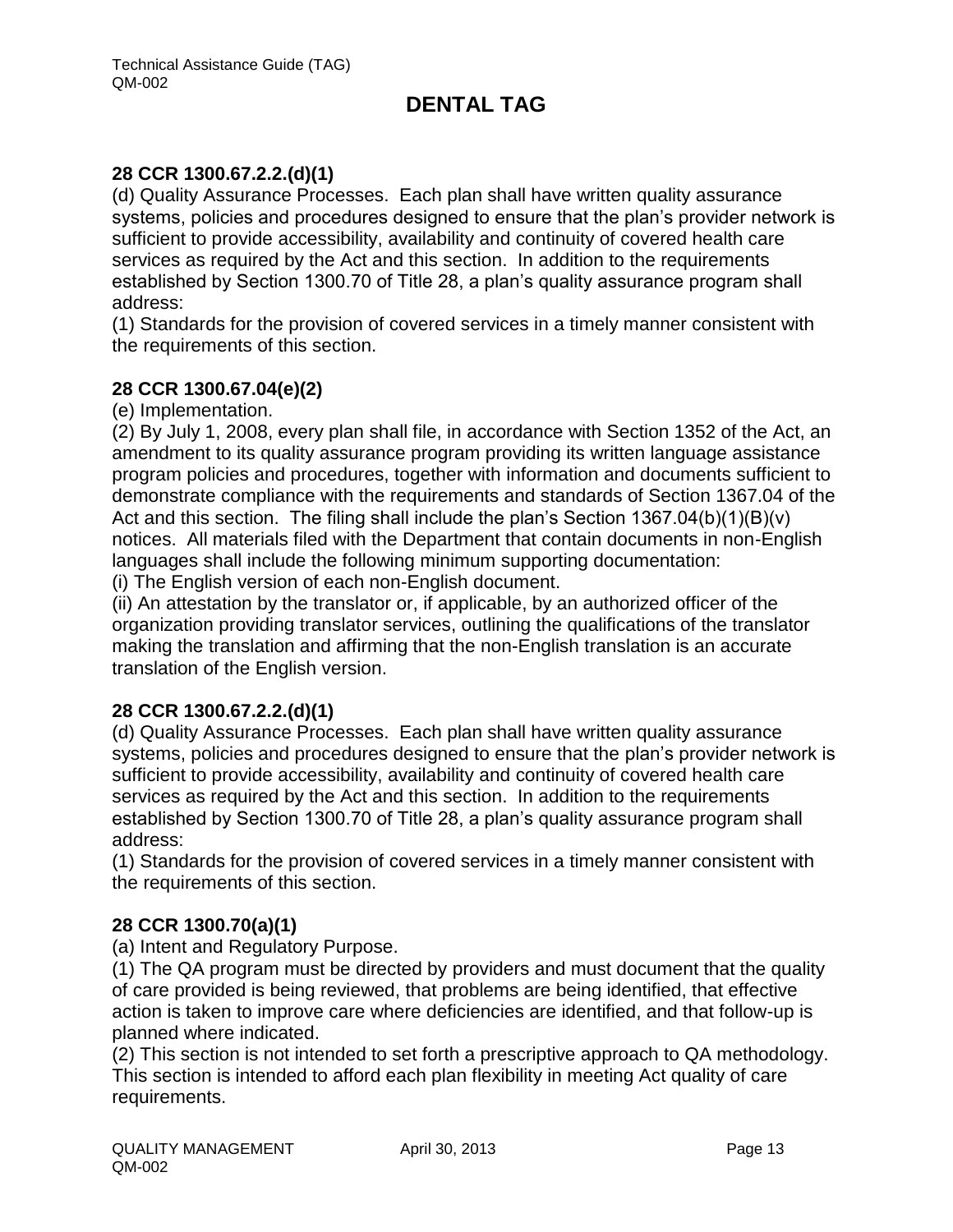### **28 CCR 1300.70(a)(3)**

(a) Intent and Regulatory Purpose.

(3)A plan's QA program must address service elements, including accessibility, availability, and continuity of care. A plan's QA program must also monitor whether the provision and utilization of services meets professionally recognized standards of practice.

### **28 CCR 1300.70(b)(1)(A)**

(b) Quality Assurance Program Structure and Requirements.

(1) Program Structure.

To meet the requirements of the Act which require plans to continuously review the quality of care provided, each plan's quality assurance program shall be designed to ensure that:

(A) a level of care which meets professionally recognized standards of practice is being delivered to all enrollees;

### **28 CCR 1300.70(b)(1)(B) and (C)**

(b) Quality Assurance Program Structure and Requirements.

(1) Program Structure.

To meet the requirements of the Act which require plans to continuously review the quality of care provided, each plan's quality assurance program shall be designed to ensure that:

(B) quality of care problems are identified and corrected for all provider entities;(C) physicians (or in the case of specialized plans, dentists, optometrists, psychologists or other appropriate licensed professionals) who provide care to the plan's enrollees are an integral part of

the QA program;

(C) physicians (or in the case of specialized plans, dentists, optometrists, psychologists or other appropriate licensed professionals) who provide care to the plan's enrollees are an integral part of the QA program;

### **28 CCR 1300.70(b)(1)(B) and (D)**

(b) Quality Assurance Program Structure and Requirements.

(1) Program Structure.

To meet the requirements of the Act which require plans to continuously review the quality of care provided, each plan's quality assurance program shall be designed to ensure that:

(B) quality of care problems are identified and corrected for all provider entities;(C) physicians (or in the case of specialized plans, dentists, optometrists, psychologists or other appropriate licensed professionals) who provide care to the plan's enrollees are an integral part of

the QA program;

(D) appropriate care which is consistent with professionally recognized standards of practice is not withheld or delayed for any reason, including a potential financial gain and/or incentive to the plan providers, and/or others; and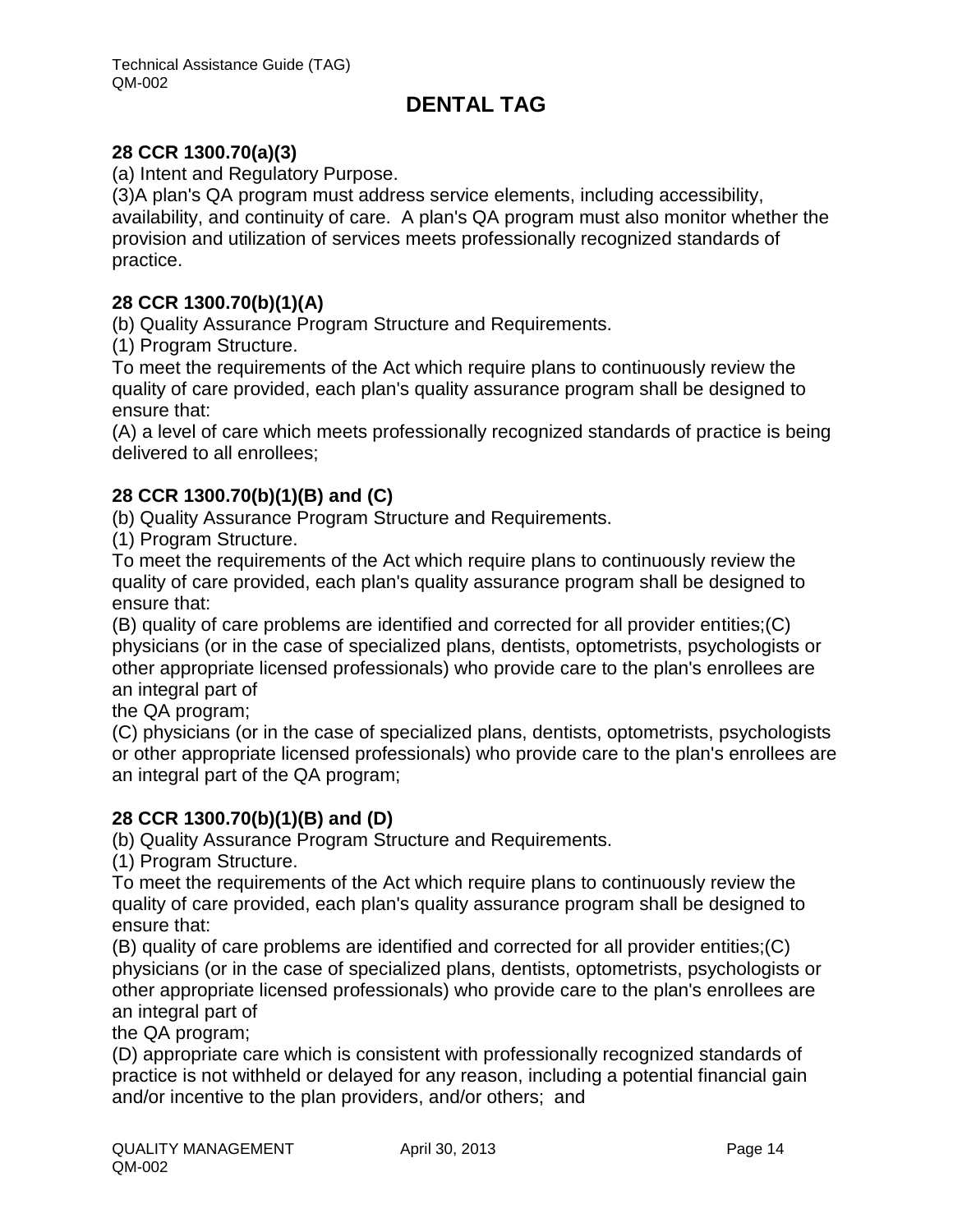### **28 CCR 1300.70(b)(2)(C)**

(b) Quality Assurance Program Structure and Requirements.

(2) Program Requirements.

In order to meet these obligations each plan's QA program shall meet all of the following requirements:

(C) The plan's governing body, its QA committee, if any, and any internal or contracting providers to whom QA responsibilities have been delegated, shall each meet on a quarterly basis, or more frequently if problems have been identified, to oversee their respective QA program responsibilities. Any delegated entity must maintain records of its QA activities and actions, and report to the plan on an appropriate basis and to the plan's governing body on a regularly scheduled basis, at least quarterly, which reports shall include findings and actions taken as a result of the QA program. The plan is responsible for establishing a program to monitor and evaluate the care provided by each contracting provider group to ensure that the care provided meets professionally recognized standards of practice. Reports to the plan's governing body shall be sufficiently detailed to include findings and actions taken as a result of the QA program and to identify those internal or contracting provider components which the QA program has identified as presenting significant or chronic quality of care issues.

### **28 CCR 1300.70 (b)(2)(C) through (E)**

(b) Quality Assurance Program Structure and Requirements.

(2) Program Requirements.

In order to meet these obligations each plan's QA program shall meet all of the following requirements:

(C) The plan's governing body, its QA committee, if any, and any internal or contracting providers to whom QA responsibilities have been delegated, shall each meet on a quarterly basis, or more frequently if problems have been identified, to oversee their respective QA program responsibilities. Any delegated entity must maintain records of its QA activities and actions, and report to the plan on an appropriate basis and to the plan's governing body on a regularly scheduled basis, at least quarterly, which reports shall include findings and actions taken as a result of the QA program. The plan is responsible for establishing a program to monitor and evaluate the care provided by each contracting provider group to ensure that the care provided meets professionally recognized standards of practice. Reports to the plan's governing body shall be sufficiently detailed to include findings and actions taken as a result of the QA program and to identify those internal or contracting provider components which the QA program has identified as presenting significant or chronic quality of care issues.

(D) appropriate care which is consistent with professionally recognized standards of practice is not withheld or delayed for any reason, including a potential financial gain and/or incentive to the plan providers, and/or others; and

(E) the plan does not exert economic pressure to cause institutions to grant privileges to health care providers that would not otherwise be granted, nor to pressure health care providers or institutions to render care beyond the scope of their training or experience.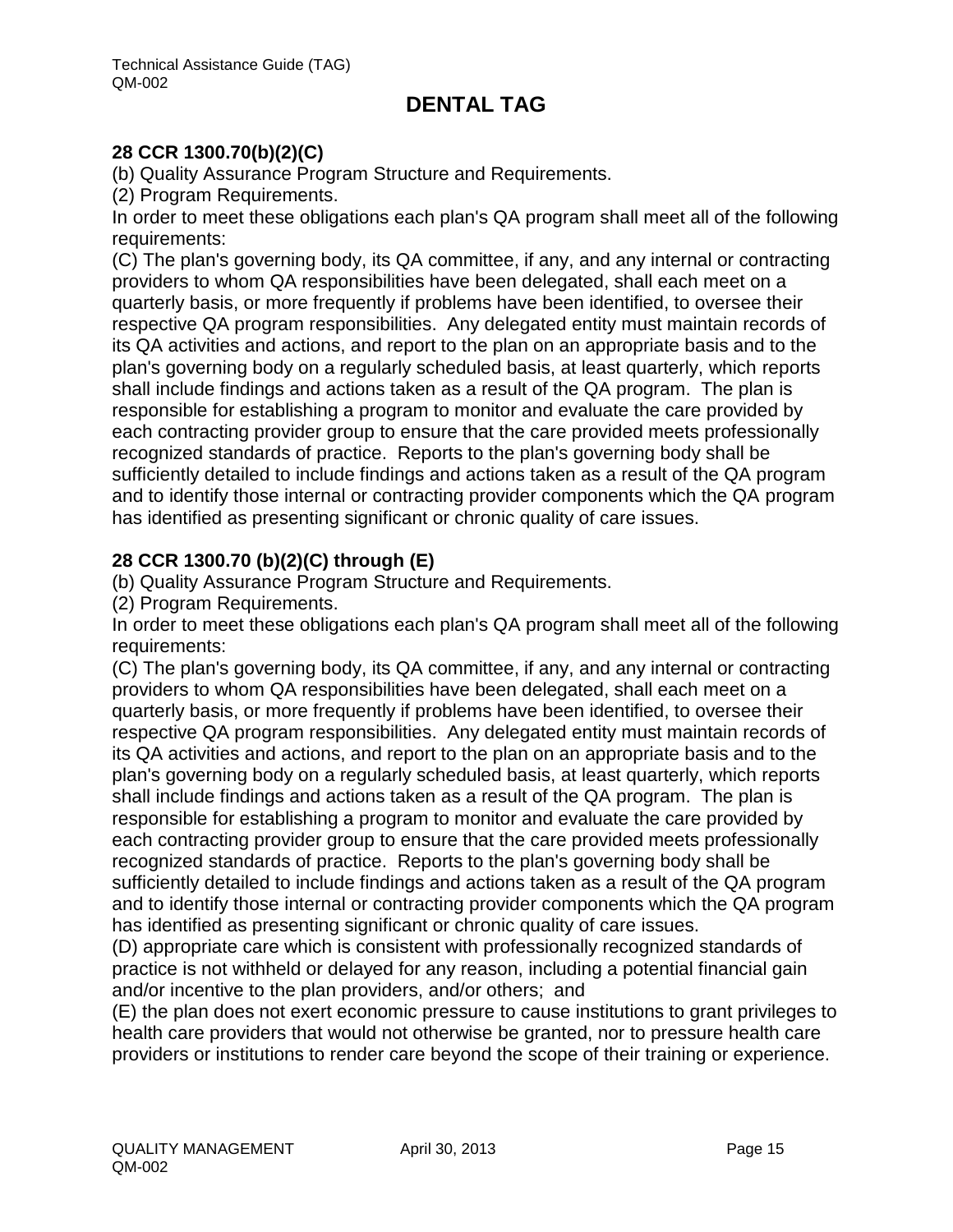### **28 CCR 1300.70(2)(H)**

(2) Program Requirements.

(H) A plan that has capitation or risk-sharing contracts must:

1. Ensure that each contracting provider has the administrative and financial capacity to meet its contractual obligations; the plan shall have systems in place to monitor QA functions.

2. Have a mechanism to detect and correct under-service by an at-risk provider (as determined by its patient mix), including possible under utilization of specialist services and preventive health care services.

#### **California Business and Professions Code Section 805**

a) As used in this section, the following terms have the following definitions:

(1) (A) "Peer review" means both of the following:

(i) A process in which a peer review body reviews the basic qualifications, staff privileges, employment, medical outcomes, or professional conduct of licentiates to make recommendations for quality improvement and education, if necessary, in order to do

either or both of the following:

(I) Determine whether a licentiate may practice or continue to practice in a health care facility, clinic, or other setting providing medical services, and, if so, to determine the parameters

of that practice.

(II) Assess and improve the quality of care rendered in a health care facility, clinic, or other setting providing medical services.

(ii) Any other activities of a peer review body as specified in

subparagraph (B).

(B) "Peer review body" includes:

(i) A medical or professional staff of any health care facility or clinic licensed under Division 2 (commencing with Section 1200) of the Health and Safety Code or of a facility certified to participate in the federal Medicare Program as an ambulatory surgical center.

(ii) A health care service plan licensed under Chapter 2.2 (commencing with Section 1340) of Division 2 of the Health and Safety Code or a disability insurer that contracts with licentiates to

provide services at alternative rates of payment pursuant to Section 10133 of the Insurance Code**.**

(iii) Any medical, psychological, marriage and family therapy, social work, professional clinical counselor, dental, or podiatric professional society having as members at least 25 percent of the

eligible licentiates in the area in which it functions (which must include at least one county), which is not organized for profit and which has been determined to be exempt from taxes pursuant to Section 23701 of the Revenue and Taxation Code**.**

(iv) A committee organized by any entity consisting of or employing more than 25 licentiates of the same class that functions for the purpose of reviewing the quality of professional care provided by members or employees of that entity.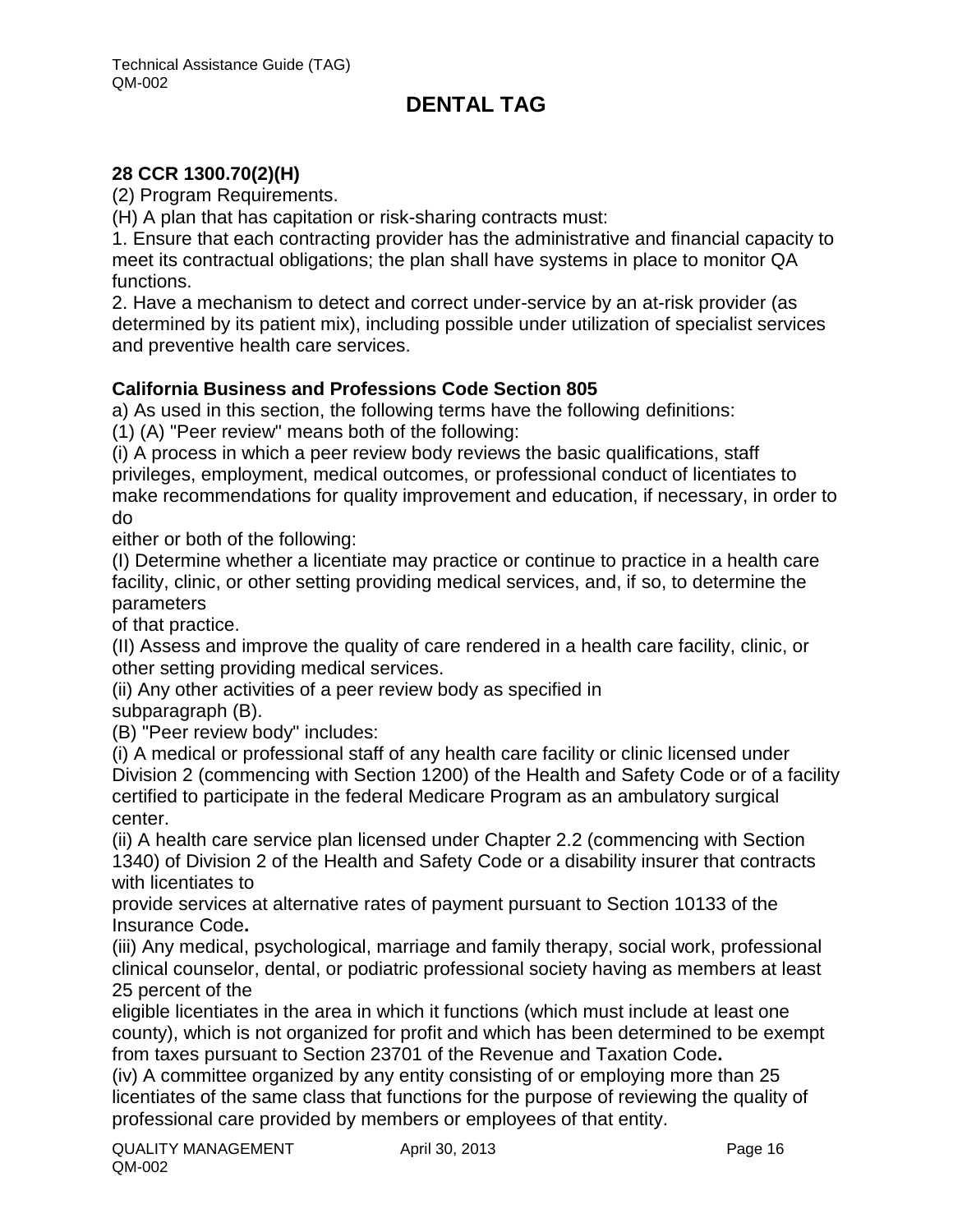(2) "Licentiate" means a physician and surgeon, doctor of podiatric medicine, clinical psychologist, marriage and family therapist, clinical social worker, professional clinical counselor, or dentist. "Licentiate" also includes a person authorized to practice medicine pursuant to Section 2113 or 2168.

(3) "Agency" means the relevant state licensing agency having regulatory jurisdiction over the licentiates listed in paragraph (2).

(4) "Staff privileges" means any arrangement under which a licentiate is allowed to practice in or provide care for patients in a health facility. Those arrangements shall include, but are not limited to, full staff privileges, active staff privileges, limited staff privileges, auxiliary staff privileges, provisional staff privileges, temporary staff privileges, courtesy staff privileges, locum tenens arrangements, and contractual arrangements to provide professional services, including, but not limited to, arrangements to provide outpatient services.

(5) "Denial or termination of staff privileges, membership, or employment" includes failure or refusal to renew a contract or to renew, extend, or reestablish any staff privileges, if the action is

based on medical disciplinary cause or reason.

(6) "Medical disciplinary cause or reason" means that aspect of a licentiate's competence or professional conduct that is reasonably likely to be detrimental to patient safety or to the delivery of patient care.

(7) "805 report" means the written report required under subdivision (b).

(b) The chief of staff of a medical or professional staff or other chief executive officer, medical director, or administrator of any peer review body and the chief executive officer or administrator of any licensed health care facility or clinic shall file an 805 report with the relevant agency within 15 days after the effective date of any of the following that occur as a result of an action of a peer review body:

 (1) A licentiate's application for staff privileges or membership is denied or rejected for a medical disciplinary cause or reason.

 (2) A licentiate's membership, staff privileges, or employment is terminated or revoked for a medical disciplinary cause or reason.

 (3) Restrictions are imposed, or voluntarily accepted, on staff privileges, membership, or employment for a cumulative total of 30 days or more for any 12-month period, for a medical disciplinary cause or reason.

(c) The chief of staff of a medical or professional staff or other chief executive officer, medical director, or administrator of any peer review body and the chief executive officer or administrator of any licensed health care facility or clinic shall file an 805 report with the relevant agency within 15 days after any of the following occur after notice of either an impending investigation or the denial or rejection of the application for a medical disciplinary cause or reason:

(1) Resignation or leave of absence from membership, staff, or employment.

 (2) The withdrawal or abandonment of a licentiate's application for staff privileges or membership.

 (3) The request for renewal of those privileges or membership is withdrawn or abandoned.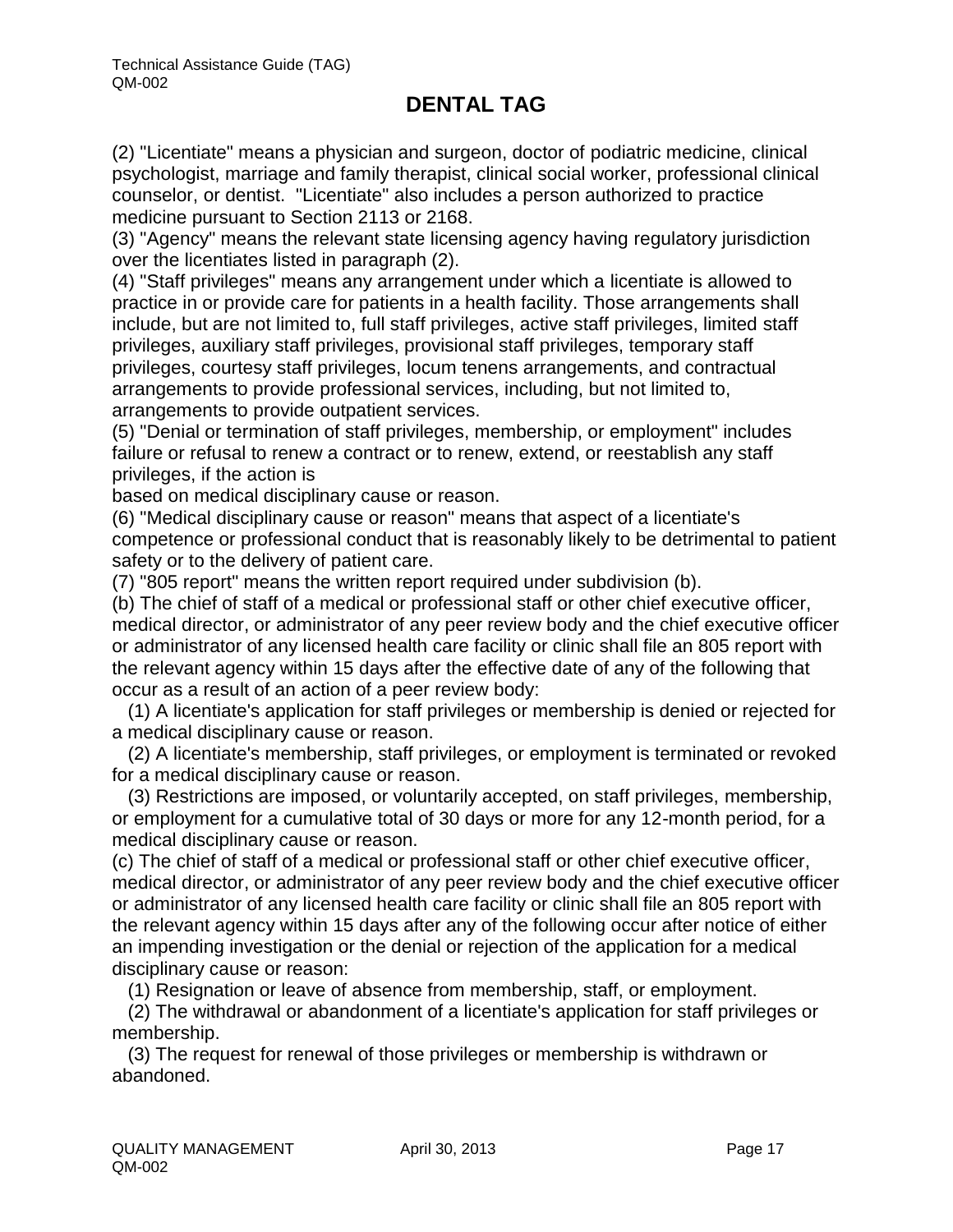(d) For purposes of filing an 805 report, the signature of at least one of the individuals indicated in subdivision (b) or (c) on the completed form shall constitute compliance with the requirement to file the report.

(e) An 805 report shall also be filed within 15 days following the imposition of summary suspension of staff privileges, membership, or employment, if the summary suspension remains in effect for a period in excess of 14 days.

(f) A copy of the 805 report, and a notice advising the licentiate of his or her right to submit additional statements or other information pursuant to Section 800, shall be sent by the peer review body to the licentiate named in the report. The information to be reported in an 805 report shall include the name and license number of the licentiate involved, a description of the facts and circumstances of the medical disciplinary cause or reason, and any other relevant information deemed appropriate by the reporter. A supplemental report shall also be made within 30 days following the date the licentiate is deemed to have satisfied any terms, conditions, or sanctions imposed as disciplinary action by the reporting peer review body. In performing its dissemination functions required by Section 805.5, the agency shall include a copy of a

supplemental report, if any, whenever it furnishes a copy of the original 805 report. If another peer review body is required to file an 805 report, a health care service plan is not required to file a separate report with respect to action attributable to the same medical disciplinary cause or reason. If the Medical Board of California or a licensing agency of another state revokes or suspends, without a stay, the license of a physician and surgeon, a peer review body is not required to file an 805 report when it takes an action as a result of the revocation or suspension.

### **INDIVIDUAL(S)/POSITION(S) TO BE INTERVIEWED**

### **Staff responsible for the activities described above, for example:**

- Dental Director responsible to supervise the implementation of the QA Program.
- QA Director or equivalent
- Member Services Director
- UM Director/ Medical Director involved in UM Review
- QA Committee members
- Participating providers
- Staff responsible for developing and analyzing reports
- Delegate Clinical Director, if Plan delegates QM
- Delegate Director of Quality Improvement, if Plan delegates QM

### **DOCUMENTS TO BE REVIEWED**

- QM Reporting and Analysis Plan;
	- o Utilization reports
	- o Reports/analysis of complaints and grievances
	- o QM activity reports, documentation and studies
	- o QM Committee or applicable subcommittee minutes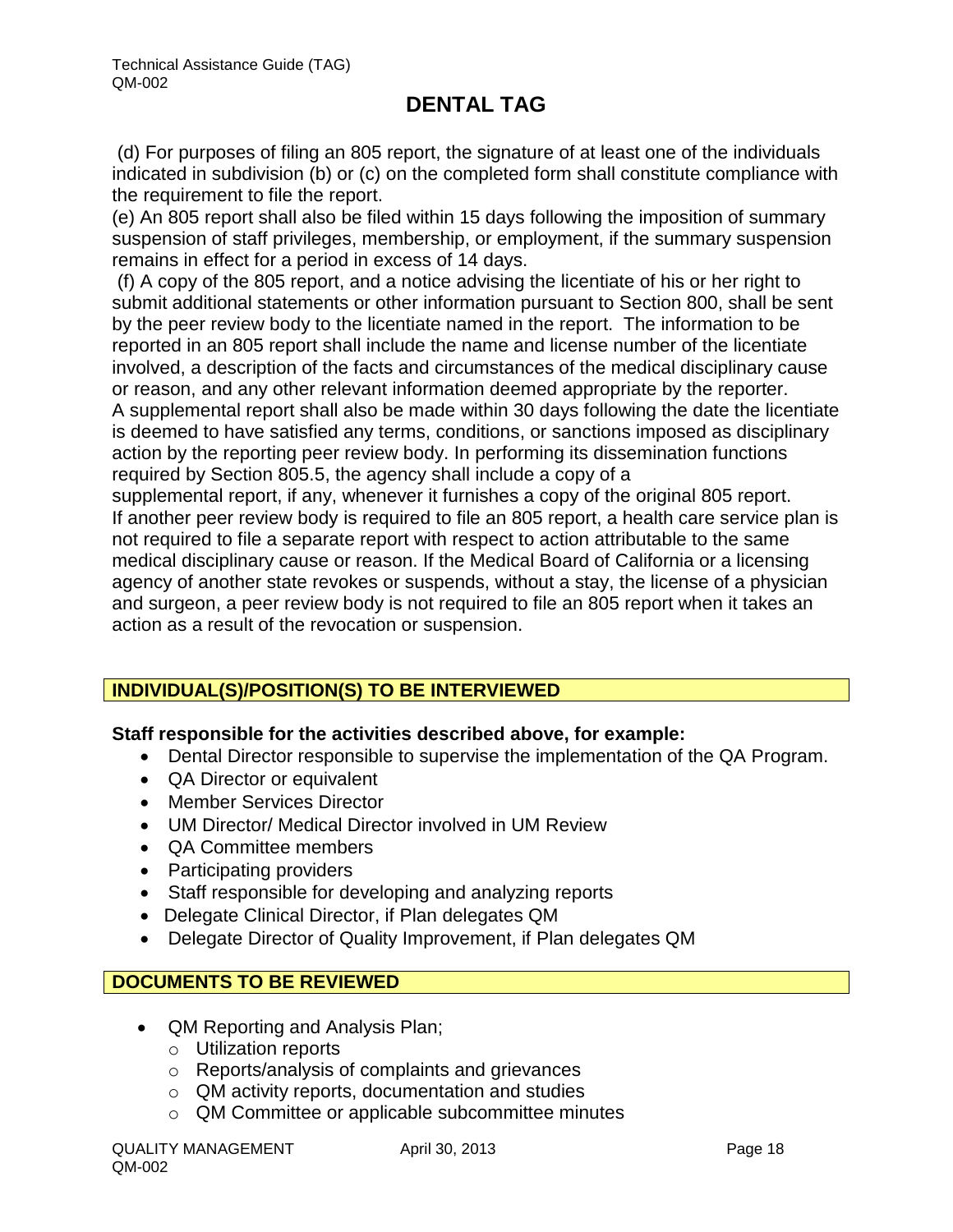- o Enrollee/provider satisfaction surveys results
- o Access and availability studies including telephone access studies
- o Special ad hoc reports to the Board, if applicable
- $\circ$  Files detailing the review access/ availability complaints, continuity of care, utilization of services
- List of established performance goals and associated tracking reports
- QM Committee and subcommittee meeting minutes
- Related policies and procedures, including: the process for investigating quality of care, system issues and/ or administrative problems, monitoring procedures including problem identification, evaluation, corrective action and follow-up monitoring.
- Policy and procedure for peer review and section 805 reporting
- Peer Review Committee minutes
- Section 805 Reports
- PQI Log
- Sample of PQI Files to be reviewed on site
- PQI track and trend reports by provider, by issue and by level of severity of confirmed problems

#### *QM-002 - Key Element 1:*

**1. The Plan monitors required service elements and utilization of services and identifies and corrects quality of care problems for all provider entities. CA Health and Safety Code section 1367.01(j); 28 CCR 1300.70(a)(3); 28 CCR 1300.67.04(e)(2); 28 CCR 1300.67.2.2.(d)(1); 28 CCR 1300.70(2)(H)**

|     | <b>Assessment Questions</b>                                             | <b>Yes</b> | No | N/A |
|-----|-------------------------------------------------------------------------|------------|----|-----|
| 1.1 | Does the Plan's QA monitoring include accessibility,                    |            |    |     |
|     | availability, and continuity of care?                                   |            |    |     |
|     | 1.2 Does the Plan's QA monitoring include provider entities (e.g.,      |            |    |     |
|     | dentists, specialists, dental groups)?                                  |            |    |     |
|     | 1.3 Does the Plan's QA monitoring include whether <i>utilization</i> of |            |    |     |
|     | services meets professionally recognized standards of                   |            |    |     |
|     | practice?                                                               |            |    |     |
| 1.4 | Does the scope of the QA Program include a process by                   |            |    |     |
|     | which the Plan monitors compliance with section 1367.01?                |            |    |     |
|     | 1.5 Does the scope of the QA process for monitoring section             |            |    |     |
|     | 1367.01 include provisions for evaluation of complaints?                |            |    |     |
| 1.6 | Does the scope of the QA process for monitoring section                 |            |    |     |
|     | 1367.01 include assessment of trends?                                   |            |    |     |
| 1.7 | Does the scope of the QA process for monitoring section                 |            |    |     |
|     | 1367.01 include implementation of actions to correct                    |            |    |     |
|     | identified problems?                                                    |            |    |     |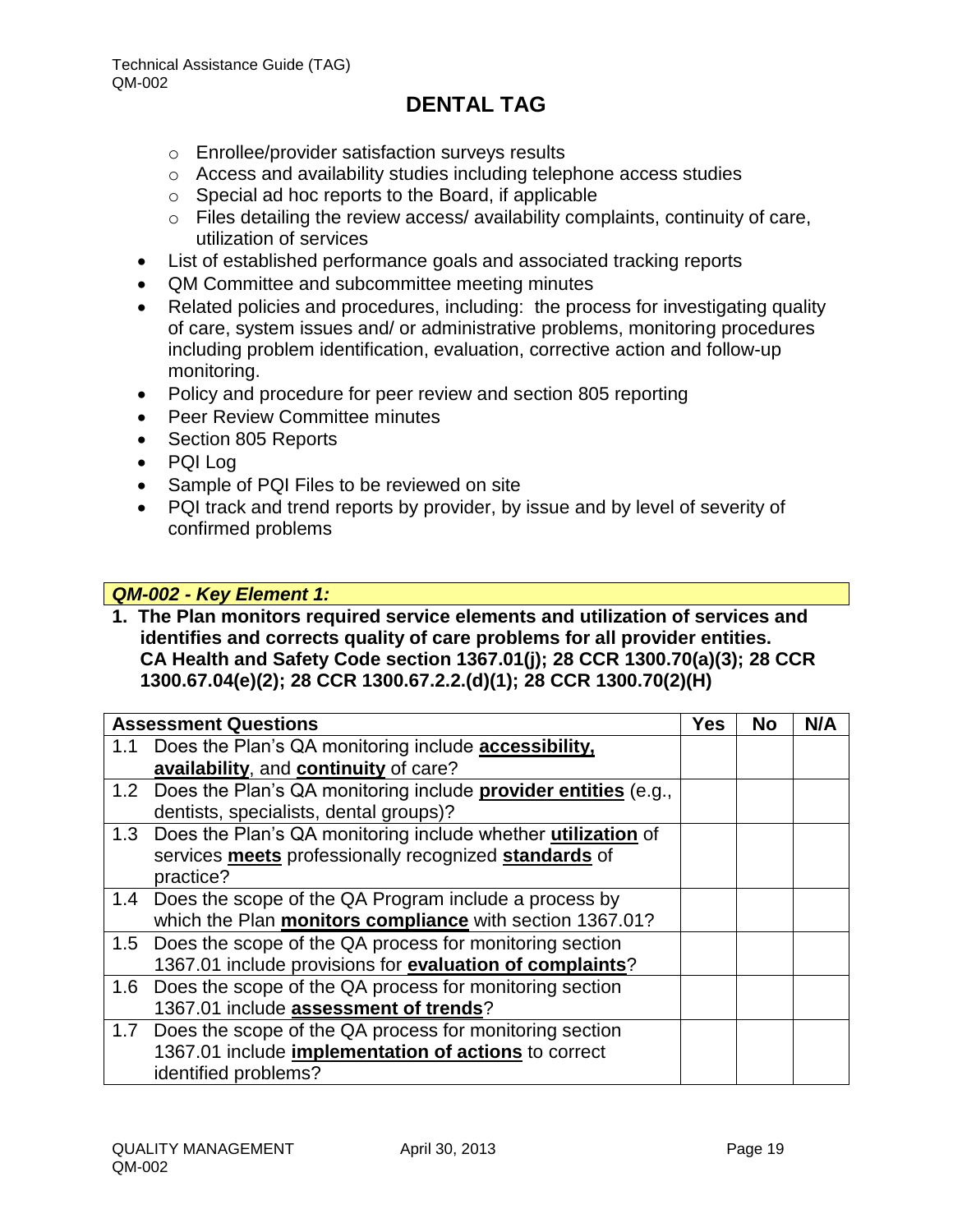| <b>Assessment Questions</b>                                                 | <b>Yes</b> | <b>No</b> | N/A |
|-----------------------------------------------------------------------------|------------|-----------|-----|
| Does the scope of the QA process for monitoring section<br>1.8 <sup>°</sup> |            |           |     |
| 1367.01 include mechanisms to communicate actions and                       |            |           |     |
| results to appropriate health plan employees and contracting<br>providers?  |            |           |     |
| 1.9 Does the scope of the QA process for monitoring section                 |            |           |     |
| 1367.01 include provisions for evaluation of any corrective                 |            |           |     |
| action plan and measurements of performance?                                |            |           |     |
| 1.10 Does the scope of the QA Program include Language                      |            |           |     |
| Assistance Program policies and procedures, together with                   |            |           |     |
| information and documents sufficient to demonstrate                         |            |           |     |
| compliance with the requirements and standards of section                   |            |           |     |
| 1367.04?                                                                    |            |           |     |
| 1.11 Does the scope of the QA Program include metrics for                   |            |           |     |
| measuring and monitoring the adequacy of the Plan's                         |            |           |     |
| contracted provider network to provide enrollees with timely                |            |           |     |
| access to needed health care services?                                      |            |           |     |
| 1.12 Does the Plan have written quality assurance systems,                  |            |           |     |
| policies and procedures designed to ensure that the Plan's                  |            |           |     |
| provider network is sufficient to provide accessibility,                    |            |           |     |
| availability and continuity of covered health care services as              |            |           |     |
| required by the Act and this section?                                       |            |           |     |

### *QM-002 - Key Element 2:*

### **2. The QA Program must document that problems are being identified. CA Health and Safety code section 1370; 28 CCR 1300.70(a)(1); 28 CCR 1300.70(b)(1)(B) and (C); 28 CCR 1300.70(b)(2)(C)**

|     | <b>Assessment Questions</b>                                      | Yes | <b>No</b> | N/A |
|-----|------------------------------------------------------------------|-----|-----------|-----|
| 2.1 | Does the Plan have a variety of monitoring activities used to    |     |           |     |
|     | identify problems in the quality of care and the Plan's delivery |     |           |     |
|     | to identify problems in service and care?                        |     |           |     |
|     | 2.2 Where the Plan has failed to meet performance goals or       |     |           |     |
|     | targets does the Plan conduct gap analysis and investigate       |     |           |     |
|     | barriers to better isolate the problems for both clinical and    |     |           |     |
|     | non-clinical aspects of its health service delivery?             |     |           |     |

### *QM-002 - Key Element 3:*

**3. When problems are confirmed or performance goals are not met, the Plan formulates and implements effective corrective actions in a timely manner. 28 CCR 1300.70(a)(1); 28 CCR 1300.70(b)(1)(B) and (D); 28 CCR 1300.70(b)(2)(C)**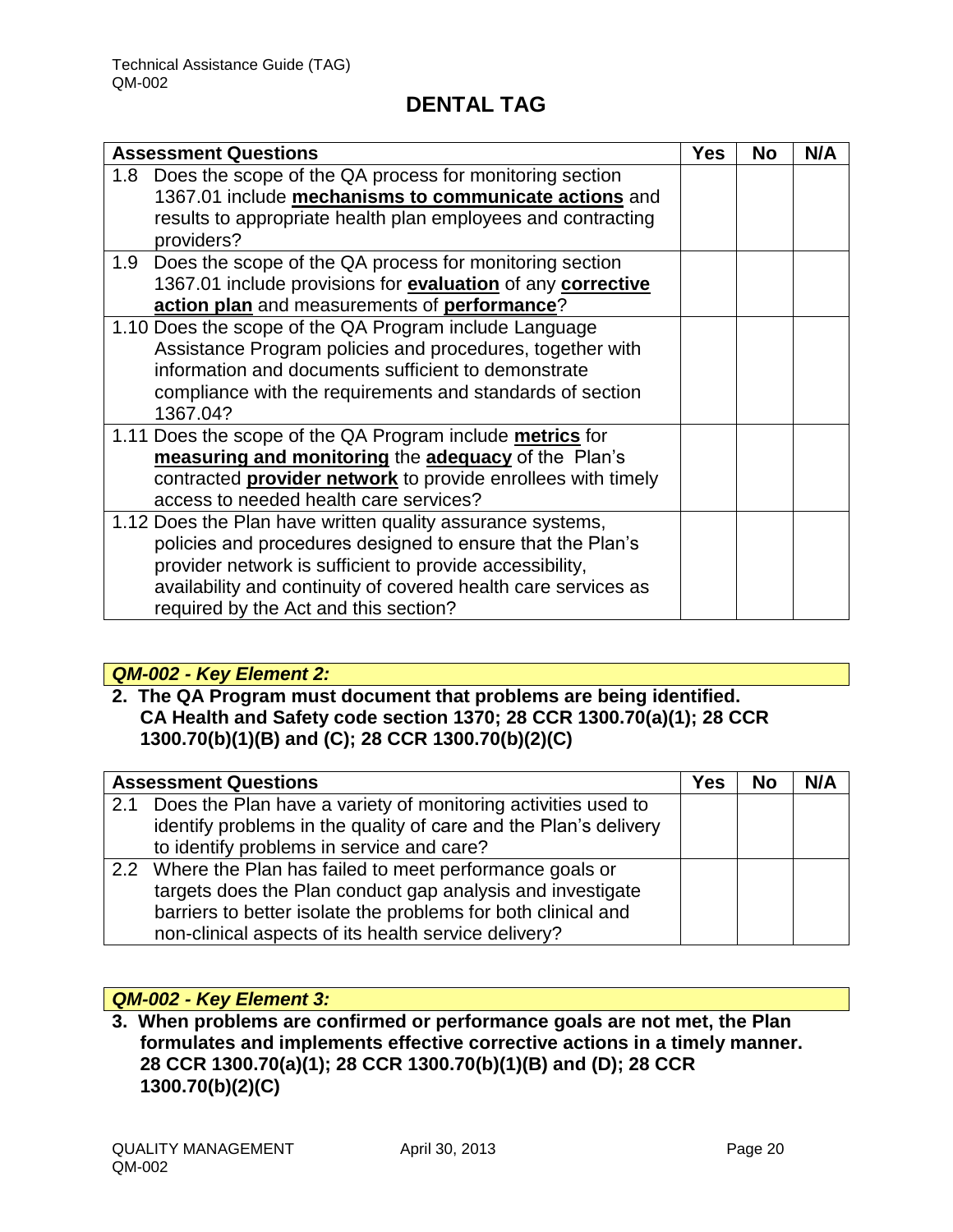|     | <b>Assessment Questions</b>                                     | Yes | No | N/A |
|-----|-----------------------------------------------------------------|-----|----|-----|
| 3.1 | Does the Plan implement corrective actions or QM Programs       |     |    |     |
|     | to address identified quality issues?                           |     |    |     |
|     | 3.2 Does the Plan incorporate input from appropriate            |     |    |     |
|     | professionals into the design of its corrective action plans or |     |    |     |
|     | QM Programs?                                                    |     |    |     |
|     | 3.3 Does the Plan assess the effectiveness of its corrective    |     |    |     |
|     | actions or QM Programs?                                         |     |    |     |
| 3.4 | Does the Plan critically evaluate the outcome of its corrective |     |    |     |
|     | actions or QM Programs and take steps to rectify continued      |     |    |     |
|     | deficiencies?                                                   |     |    |     |

### *QM-002 - Key Element 4:*

**4. The QA Program must be directed by providers and must document that the quality of care provided is being reviewed. CA Health and Safety Code section 1370; 28 CCR 1300.70(a)(1); 28 CCR 1300.70 (b)(2)(C) through (E); CA Business and Professions Code section 805.** 

|     | <b>Assessment Questions</b>                                     | Yes | <b>No</b> | N/A |
|-----|-----------------------------------------------------------------|-----|-----------|-----|
| 4.1 | Does the Plan have an established process for investigating     |     |           |     |
|     | quality of care cases?                                          |     |           |     |
|     | 4.2 Does the Plan involve clinicians with the appropriate       |     |           |     |
|     | knowledge or specialty (e.g., DDS, MD's) in the review          |     |           |     |
|     | process?                                                        |     |           |     |
| 4.3 | Does the Plan complete investigations involving quality of care |     |           |     |
|     | issues within the timeframes established by the Quality         |     |           |     |
|     | Management and Peer Review Programs? (Within                    |     |           |     |
|     | reasonable time frame)                                          |     |           |     |
|     | 4.4 Does the Plan have a peer review mechanism in place?        |     |           |     |
|     | 4.5 Does the Plan have a system to judge the severity of issues |     |           |     |
|     | and the care involved that relies on professionally accepted    |     |           |     |
|     | standards of practice?                                          |     |           |     |
| 4.6 | Is the peer review case scoring system standardized, defined    |     |           |     |
|     | and communicated to all dentists involved in peer review?       |     |           |     |
| 4.7 | Does the Plan refer cases to a Peer Review Committee or         |     |           |     |
|     | other appropriate body of clinicians when appropriate?          |     |           |     |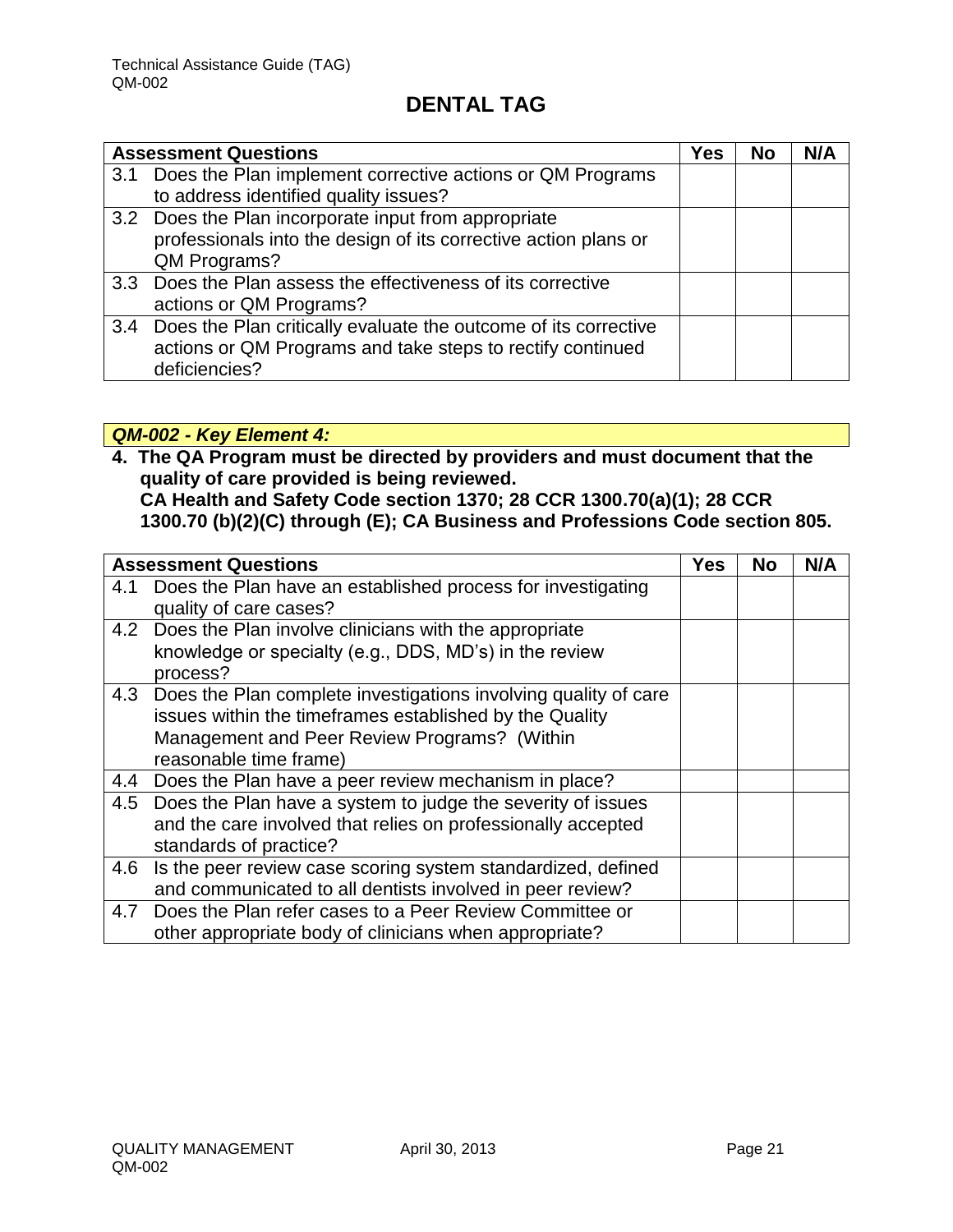|     | <b>Assessment Questions</b>                                                                                                                                                                                                                                                                | <b>Yes</b> | No | N/A |
|-----|--------------------------------------------------------------------------------------------------------------------------------------------------------------------------------------------------------------------------------------------------------------------------------------------|------------|----|-----|
| 4.8 | Does the Plan have policies and procedures that establish a<br>method for reporting determinations of the peer review body in<br>accordance with section 805?                                                                                                                              |            |    |     |
| 4.9 | If the Plan has denied a licentiate's application for<br>membership, terminated membership, imposed a summary<br>suspension of membership or imposed restrictions, or if a<br>licentiate has resigned following notice of an impending<br>investigation, has the Plan filed an 805 Report? |            |    |     |
|     | 4.10 Does the Plan either prescribe a corrective action plan or<br>require that the offending provider submit a corrective action<br>plan?                                                                                                                                                 |            |    |     |
|     | 4.11 Is the corrective action plan commensurate or equal to the<br>seriousness of the quality of care problem?                                                                                                                                                                             |            |    |     |
|     | 4.12 Does the Plan follow through and request evidence that<br>corrective actions have been implemented by the offending<br>providers?                                                                                                                                                     |            |    |     |

### **End of Requirement QM-002: QM Program Monitors the Full Scope of QM Activities**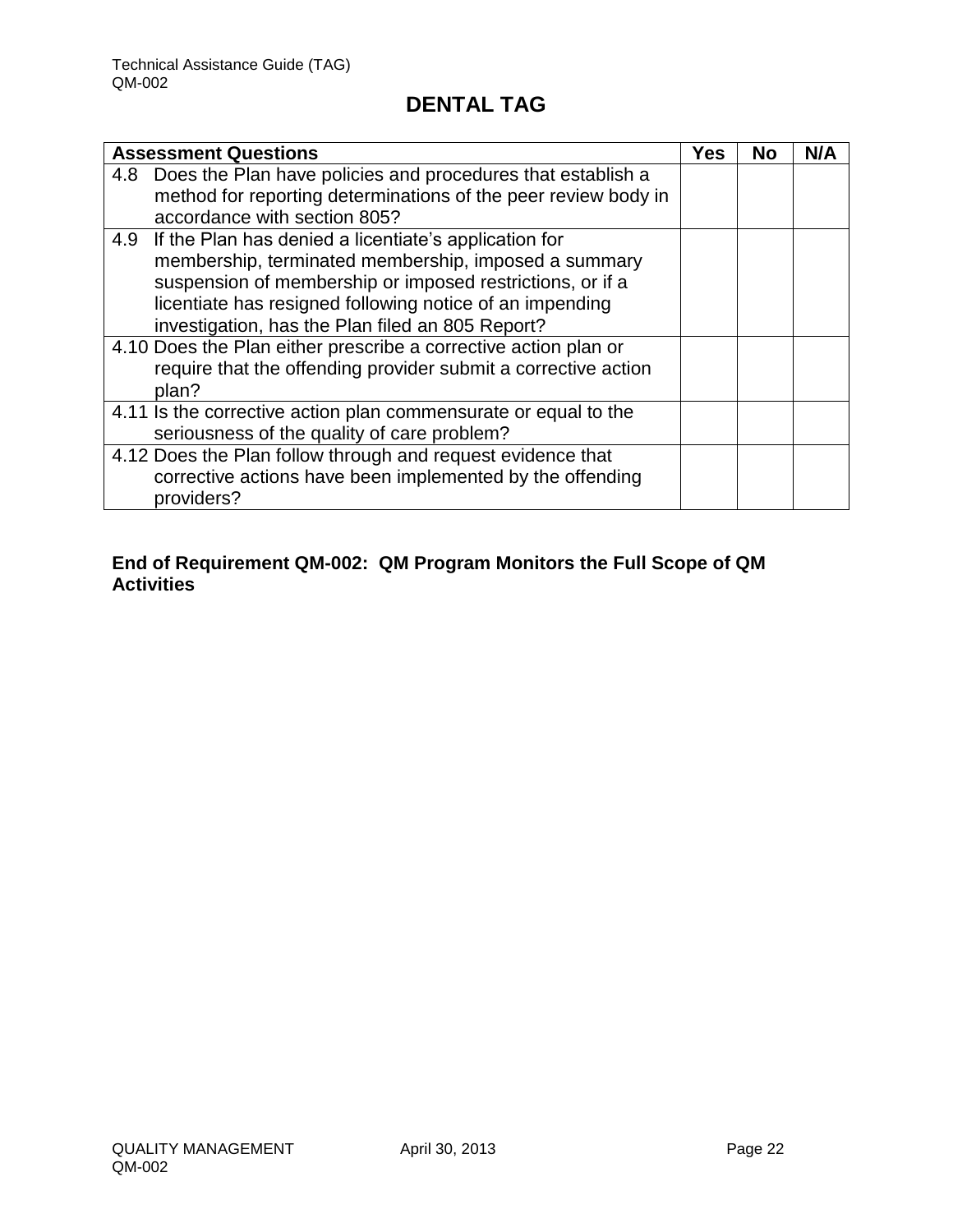<span id="page-23-0"></span>**Requirement QM-003: Precautions to Ensure Appropriate Care is Not Withheld or Delayed for Any Reason**

#### **STATUTORY/REGULATORY CITATIONS**

#### **CA Health and Safety Code section 1367(g)**

(g) The plan shall have the organizational and administrative capacity to provide services to subscribers and enrollees. The plan shall be able to demonstrate to the department that medical decisions are rendered by qualified medical providers, unhindered by fiscal and administrative management.

#### **28 CCR 1300.70(b)(1)(D) and (E)**

(b) Quality Assurance Program Structure and Requirements.

(1) Program Structure.

To meet the requirements of the Act which require plans to continuously review the quality of care provided, each plan's quality assurance program shall be designed to ensure that:

(D) appropriate care which is consistent with professionally recognized standards of practice is not withheld or delayed for any reason, including a potential financial gain and/or incentive to the plan providers, and/or others; and

(E) the plan does not exert economic pressure to cause institutions to grant privileges to health care providers that would not otherwise be granted, nor to pressure health care providers or institutions to render care beyond the scope of their training or experience.

#### **28 CCR 1300.70(2)(H)**

(2) This section is not intended to set forth a prescriptive approach to QA methodology. This section is intended to afford each plan flexibility in meeting Act quality of care requirements.

(H) A plan that has capitation or risk-sharing contracts must:

1. Ensure that each contracting provider has the administrative and financial capacity to meet its contractual obligations; the plan shall have systems in place to monitor QA functions.

2. Have a mechanism to detect and correct under-service by an at-risk provider (as determined by its patient mix), including possible under utilization of specialist services and preventive health care services.

### **INDIVIDUAL(S)/POSITION(S) TO BE INTERVIEWED**

#### **Staff responsible for the activities described above, for example:**

- Dental Director:
- QA Director
- QA Coordinator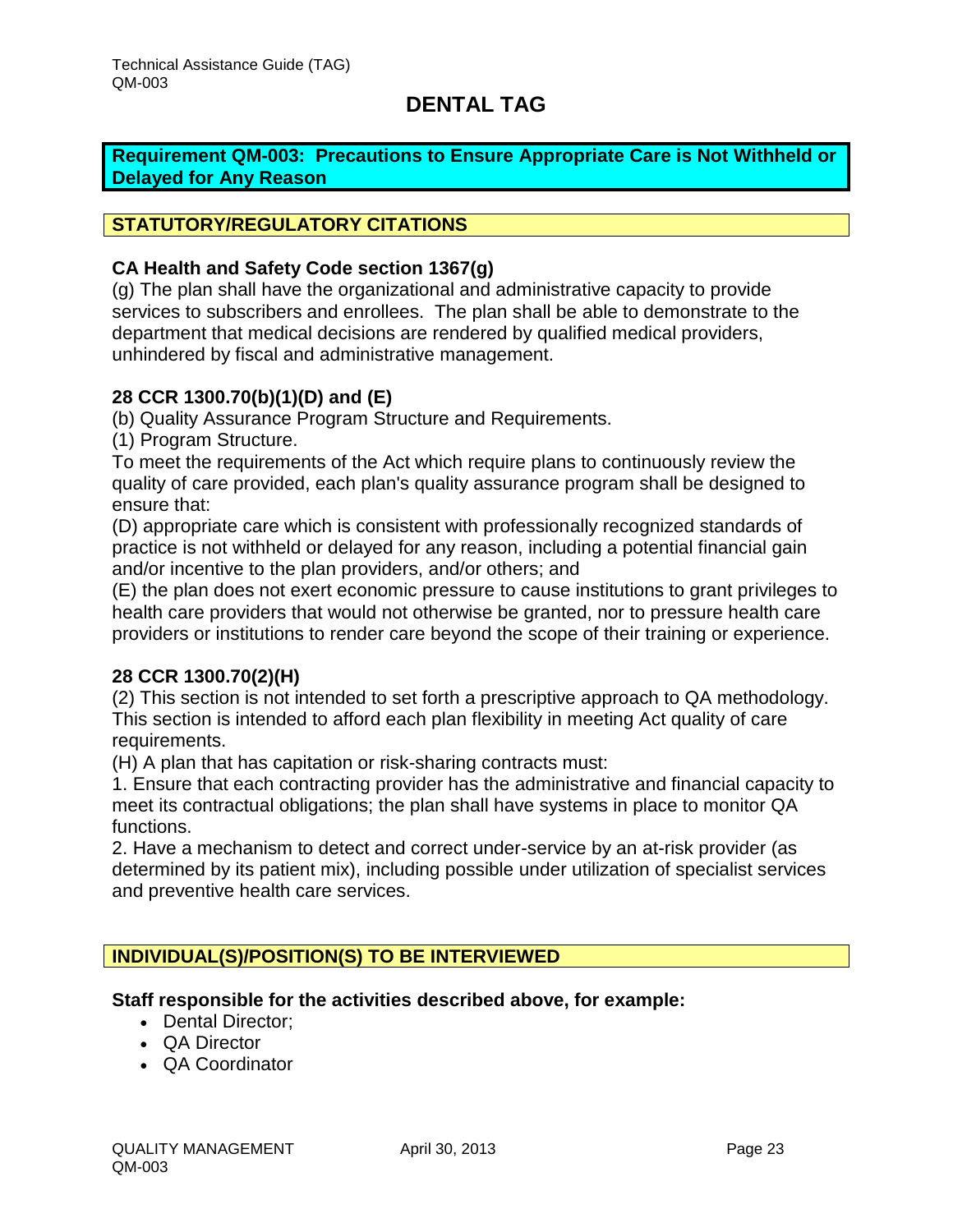### **DOCUMENTS TO BE REVIEWED**

- Organizational chart depicting reporting relationships between QM and other departments.
- Dental Reviewer agreements with the Health Plan. Descriptions in the Provider Manual regarding prior authorization requirements, benefit coverage. Contract terms and conditions.
- List of QM Committee members and titles, role and responsibility within the Committee, if any.
- Quality Assurance policies and procedures

### *QM-003 - Key Element 1:*

**1. The QM Program is designed to ensure appropriate care is not delayed or withheld for any reason. CA Health and Safety Code section 1367(g); 28 CCR 1300.70(b)(1)(D) and (E); 28 CCR 1300.70(2)(H)**

|     | <b>Assessment Questions</b>                                        | <b>Yes</b> | No | N/A |
|-----|--------------------------------------------------------------------|------------|----|-----|
| 1.1 | Can the Plan demonstrate there is no financial incentive or        |            |    |     |
|     | gain to the Plan providers and/or others to delay or withhold      |            |    |     |
|     | appropriate care?                                                  |            |    |     |
| 1.2 | Can the Plan demonstrate that it does not exert economic           |            |    |     |
|     | pressure on institutions to grant privileges to health care        |            |    |     |
|     | providers that would not otherwise be granted?                     |            |    |     |
|     | 1.3 Can the Plan demonstrate that it does not pressure health      |            |    |     |
|     | care providers or institutions to render care beyond the scope     |            |    |     |
|     | of their training or experience?                                   |            |    |     |
|     | 1.4 Are all treatment decisions rendered by appropriate clinical   |            |    |     |
|     | staff, void of any influence or oversight by the Finance           |            |    |     |
|     | Department?                                                        |            |    |     |
|     | 1.5 Does the Dental Director's responsibility to supervise medical |            |    |     |
|     | management of the Plan's benefits occur without financial          |            |    |     |
|     | influence by the Finance Department?                               |            |    |     |
|     | 1.6 Does the QA Program include an assessment of the               |            |    |     |
|     | administrative capacity of contracting provider's abilities to     |            |    |     |
|     | meet their obligations and monitors the contracting provider's     |            |    |     |
|     | QA functions?                                                      |            |    |     |
|     | 1.7 Does the QA Program have a mechanism to detect and             |            |    |     |
|     | correct under-service by an at-risk provider (as determined by     |            |    |     |
|     | patient mix) including possible under utilization of specialist    |            |    |     |
|     | services and preventive health care services?                      |            |    |     |

### **End of Requirement QM-003: Precautions to Ensure Appropriate Care is Not Withheld or Delayed for Any Reason**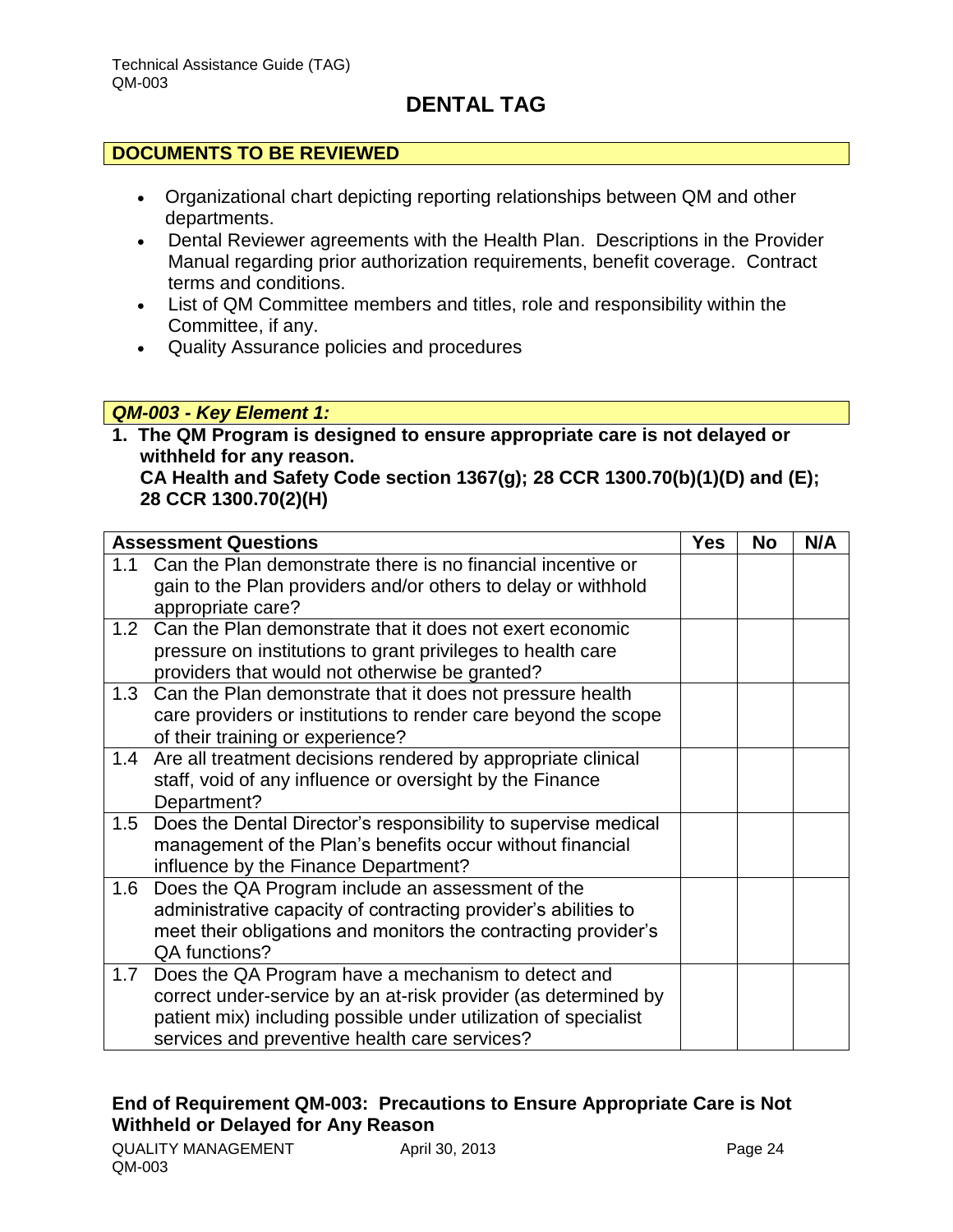#### <span id="page-25-0"></span>**Requirement QM-004: Credentialing**

#### **STATUTORY/REGULATORY CITATIONS**

#### **CA Health and Safety Code section 1367(b)**

Personnel employed by or under contract to the plan shall be licensed or certified by their respective board or agency, where licensure or certification is required by law.

#### **28 CCR 1300.67.2(e)**

(e) A plan shall provide accessibility to medically required specialists who are certified or eligible for certification by the appropriate specialty board, through staffing, contracting, or referral;

### **INDIVIDUAL(S)/POSITION(S) TO BE INTERVIEWED**

**Staff interviews are not required or recommended unless a specific concern is identified.**

#### **DOCUMENTS TO BE REVIEWED**

- Related policies and procedures, including: credentialing and re-credentialing; ensuring all Plan providers and all participating providers are licensed and/or certified; ensuring all participating medical specialists are certified or Board eligible; identifying providers whose licenses have been suspended or revoked; etc.
- Monitoring and tracking reports of credentialing and re-credentialing
- Delegation contracts as applicable

#### *QM-004 - Key Element 1:*

**1. The Plan ensures that all Plan provider staff and all participating providers, both individual and institutional, are licensed and/or certified, as required by law.** 

**CA Health and Safety Code section 1367(b)**

|     | <b>Assessment Questions</b>                                      | Yes | <b>No</b> | N/A |
|-----|------------------------------------------------------------------|-----|-----------|-----|
| 1.1 | Does the Plan verify licensure/certification of its providers at |     |           |     |
|     | the time of acceptance into the Plan network and prior to        |     |           |     |
|     | licensure/certification expirations?                             |     |           |     |
|     | 1.2 Does the Plan have a mechanism to identify on a periodic     |     |           |     |
|     | basis providers whose license has been suspended or              |     |           |     |
|     | revoked?                                                         |     |           |     |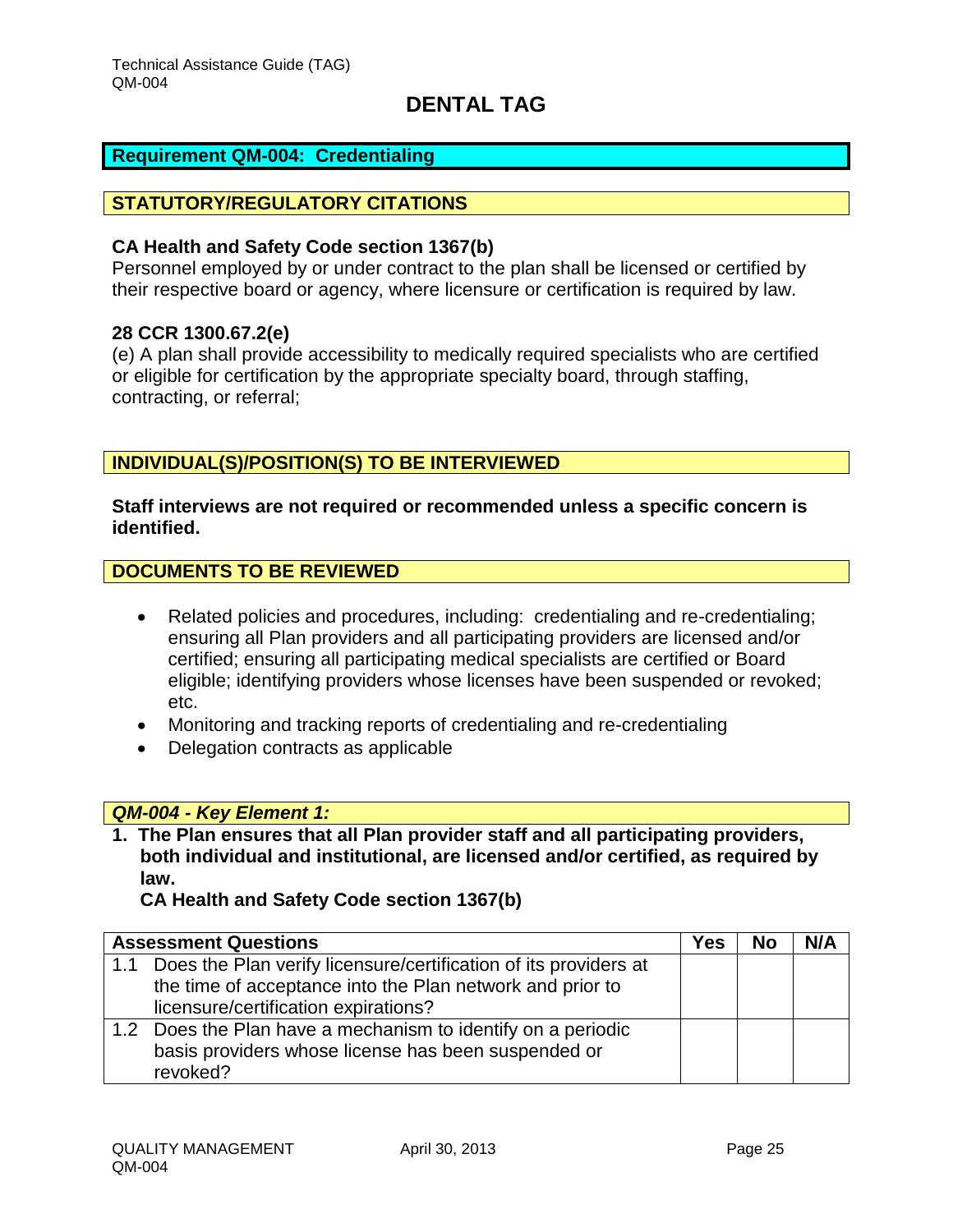| 1.3 Does the Plan takes steps to ensure the suspended provider  |  |  |
|-----------------------------------------------------------------|--|--|
| does not continue to examine and treat patients until licensure |  |  |
| is restored?                                                    |  |  |

### *QM-004 - Key Element 2:*

**2. The Plan provides access to required specialists who are certified or eligible for certification by the appropriate specialty board. 28 CCR 1300.67.2(e)**

| <b>Assessment Question</b> |                                                                                                                                                                                                                | <b>Yes</b> | <b>No</b> | N/A |
|----------------------------|----------------------------------------------------------------------------------------------------------------------------------------------------------------------------------------------------------------|------------|-----------|-----|
| 2.1                        | Does the Plan provide accessibility to medically required<br>specialists who are certified or eligible for certification by the<br>appropriate specialty board, through staffing, contracting, or<br>referral? |            |           |     |

### **End of Requirement QM-004: Credentialing**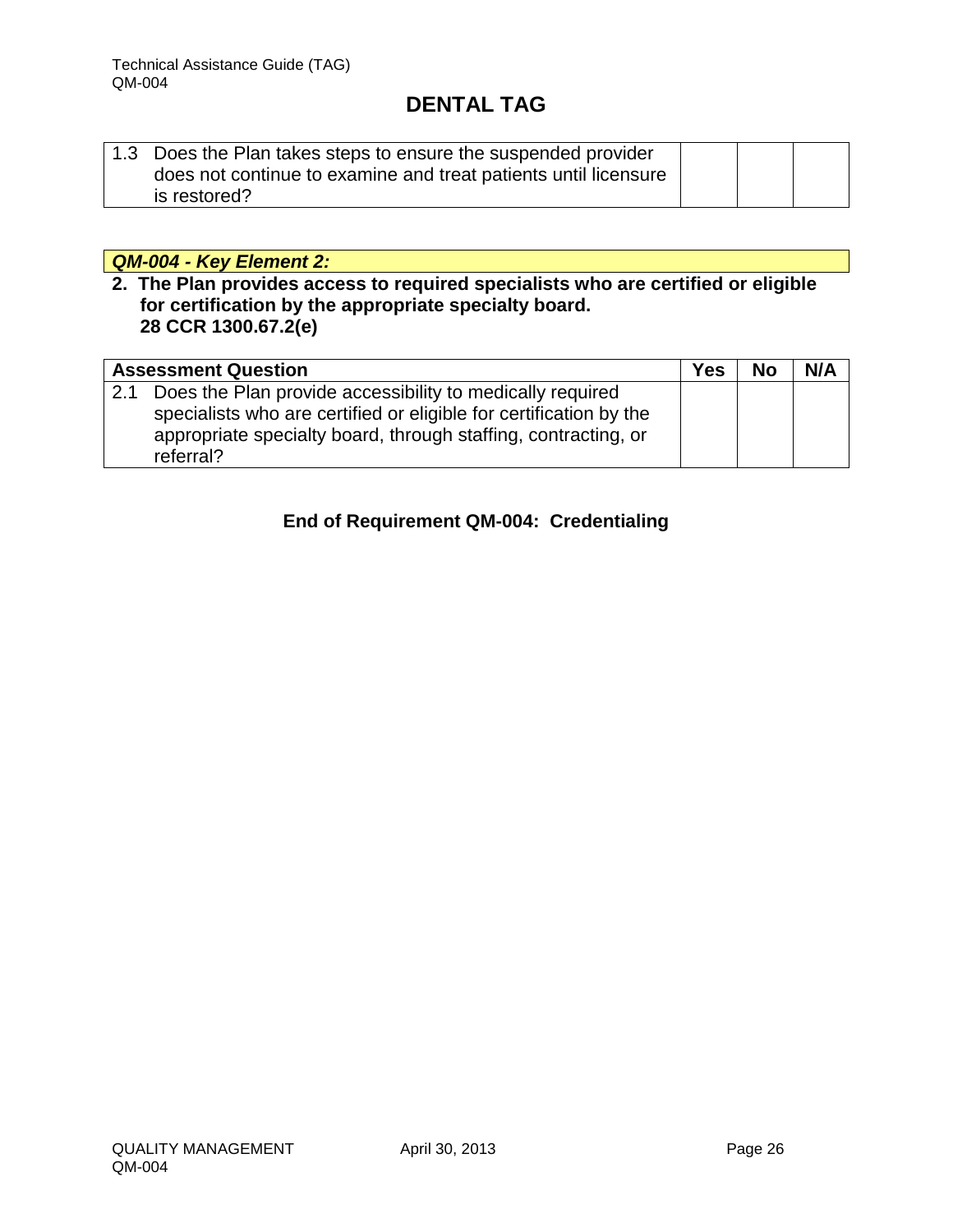#### <span id="page-27-0"></span>**Requirement QM-005: QM Delegation Oversight**

### **STATUTORY/REGULATORY CITATIONS**

#### **CA Health and Safety code Section 1370**

Every plan shall establish procedures in accordance with department regulations for continuously reviewing the quality of care, performance of medical personnel, utilization of services and facilities, and costs. Notwithstanding any other provision of law, there shall be no monetary liability on the part of, and no cause of action for damages shall arise against, any person who participates in plan or provider quality of care or utilization reviews by peer review committees which are composed chiefly of physicians and surgeons or dentists, psychologists, or optometrists, or any of the above, for any act performed during the reviews if the person acts without malice, has made a reasonable effort to obtain the facts of the matter, and believes that the action taken is warranted by the facts, and neither the proceedings nor the records of the reviews shall be subject to discovery, nor shall any person in attendance at the reviews be required to testify as to what transpired thereat. Disclosure of the proceedings or records to the governing body of a plan or to any person or entity designated by the plan to review activities of the plan or provider committees shall not alter the status of the records or of the proceedings as privileged communications.

The above prohibition relating to discovery or testimony shall not apply to the statements made by any person in attendance at a review who is a party to an action or proceeding the subject matter of which was reviewed, or to any person requesting hospital staff privileges, or in any action against an insurance carrier alleging bad faith by the carrier in refusing to accept a settlement offer within the policy limits, or to the director in conducting surveys pursuant to Section 1380.

This section shall not be construed to confer immunity from liability on any health care service plan. In any case in which, but for the enactment of the preceding provisions of this section, a cause of action would arise against a health care service plan, the cause of action shall exist notwithstanding the provisions of this section.

### **28 CCR 1300.70(b)(2)(G)(1) through (3)**

(b) Quality Assurance Program Structure and Requirements.

(2) Program Requirements.

In order to meet these obligations each plan's QA program shall meet all of the following requirements:

(G) Medical groups or other provider entities may have active quality assurance programs which the plan may use. In all instances, however, the plan must retain responsibility for reviewing the overall quality of care delivered to plan enrollees.

If QA activities are delegated to a participating provider to ensure that each provider has the capability to perform effective quality assurance activities, the plan must do the following:

(1) Inform each provider of the plan's QA program, of the scope of that provider's QA responsibilities, and how it will be monitored by the plan.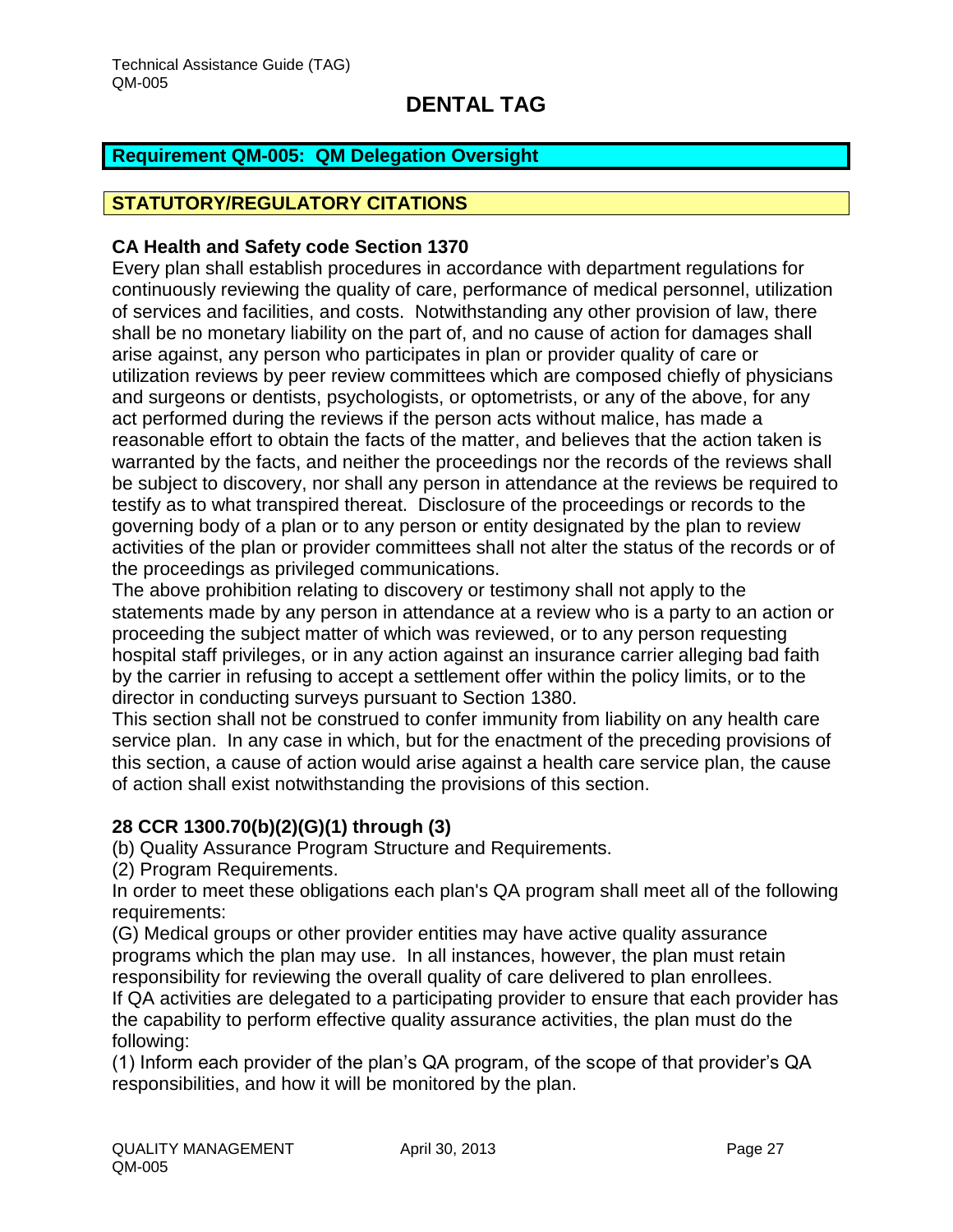(2) Ascertain that each provider to which QA responsibilities have been delegated has an in-place mechanism to fulfill its responsibilities, including administrative capacity, technical expertise, and budgetary resources.

(3) Have ongoing oversight procedures in place to ensure that providers are fulfilling all delegated QA responsibilities.

### **28 CCR 1300.70(b)(2)(G)(1) through (6)**

(b) Quality Assurance Program Structure and Requirements.

(2) Program Requirements.

In order to meet these obligations each plan's QA program shall meet all of the following requirements:

(G) Medical groups or other provider entities may have active quality assurance programs which the plan may use. In all instances, however, the plan must retain responsibility for reviewing the overall quality of care delivered to plan enrollees. If QA activities are delegated to a participating provider to ensure that each provider has the capability to perform effective quality assurance activities, the plan must do the following:

(1) Inform each provider of the plan's QA program, of the scope of that provider's QA responsibilities, and how it will be monitored by the plan.

(2) Ascertain that each provider to which QA responsibilities have been delegated has an in-place mechanism to fulfill its responsibilities, including administrative capacity, technical expertise, and budgetary resources.

(3) Have ongoing oversight procedures in place to ensure that providers are fulfilling all delegated QA responsibilities.

(4) Require that standards for evaluating that enrollees receive health care consistent with professionally recognized standards of practice are included in the provider's QA program, and be assured of the entity's continued adherence to these standards.

(5) Ensure that for each provider the quality assurance/utilization review mechanism will encompass provider referral and specialist care patterns of practice, including an assessment of timely access to specialists, ancillary support services, and appropriate preventive health services based on reasonable standards established by the plan and/or delegated providers.

(6) Ensure that health services include appropriate preventive health care measures consistent with professionally recognized standards of practice. There should be screening for conditions when professionally recognized standards of practice indicate that screening should be done.

### **28 CCR 1300.70(b)(2)(G)(3)**

(b) Quality Assurance Program Structure and Requirements.

(2) Program Requirements.

In order to meet these obligations each plan's QA program shall meet all of the following requirements:

(G) Medical groups or other provider entities may have active quality assurance programs which the plan may use. In all instances, however, the plan must retain responsibility for reviewing the overall quality of care delivered to plan enrollees.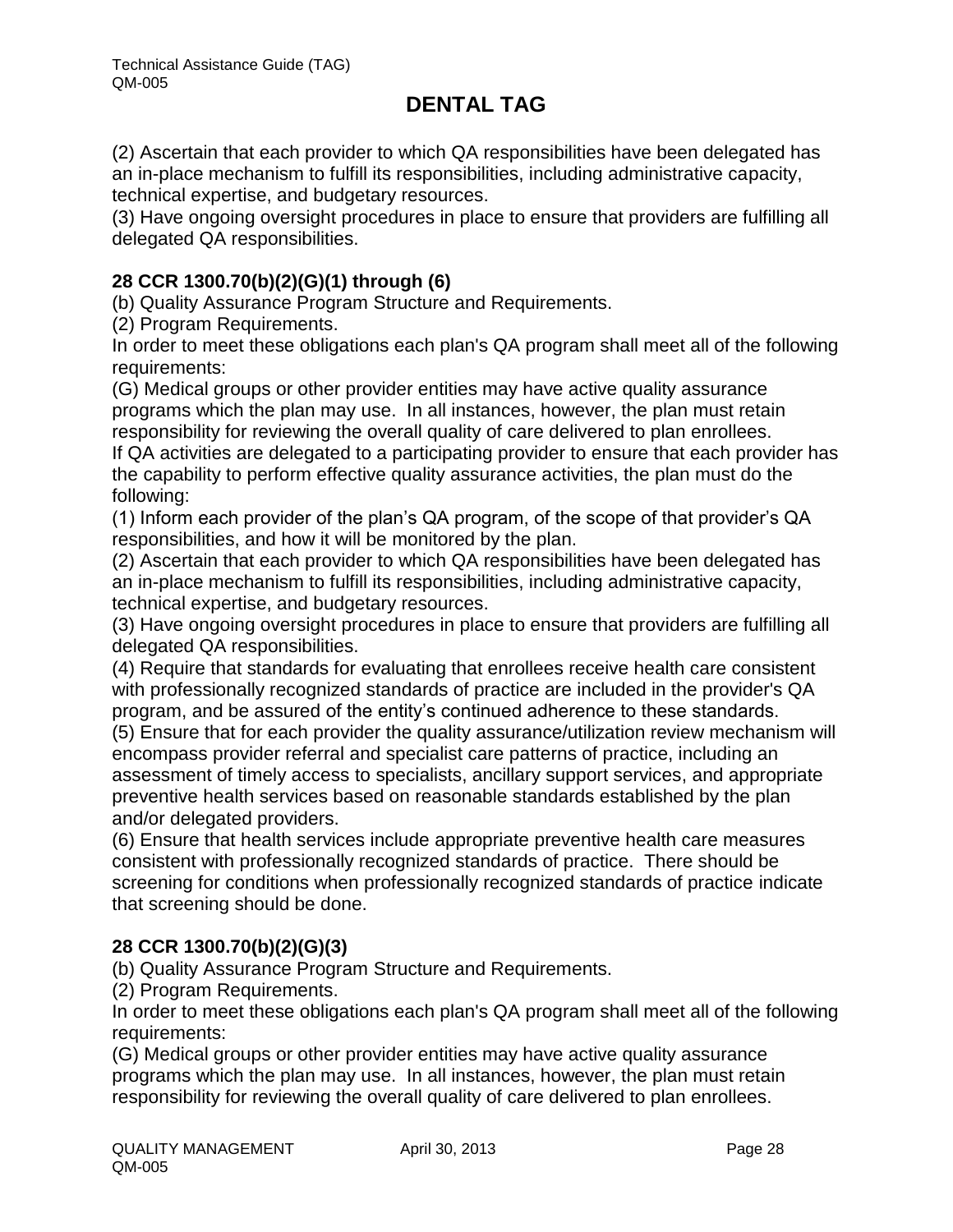If QA activities are delegated to a participating provider to ensure that each provider has the capability to perform effective quality assurance activities, the plan must do the following:

(3) Have ongoing oversight procedures in place to ensure that providers are fulfilling all delegated QA responsibilities.

### **INDIVIDUAL(S)/POSITION(S) TO BE INTERVIEWED**

**Staff responsible for the activities described above, for example:**

- Delegate Dental Director
- Plan QA Manager
- Delegate QA Manager
- Plan QA coordinators that conduct audits of the delegates
- QA representatives from one or more provider delegates
- Plan staff person responsible for the delegation
- Delegate staff person responsible for the delegation

### **DOCUMENTS TO BE REVIEWED**

- Related policies and procedures, including those detailing the processes for delegation and continued oversight of delegated entities
- Pre-delegation assessments
- Delegation contracts, letters of agreements, and memoranda of understanding
- Audit tools, forms, and reports/results
- Documentation that the Plan conducts a periodic audit of delegated activities and requires a corrective action plan for deficiencies identified with documentation of appropriate follow-up
- Documentation that the Plan periodically reviews and approves Delegate's QM Program Description and Work Plan
- Plan board or QM committee or subcommittee minutes which document review and oversight of delegated providers and organizations
- Corrective action plans for delegated providers as appropriate
- Routine and ad hoc reports from the delegated entities
- Minutes of governance committee in which Delegate reports were discussed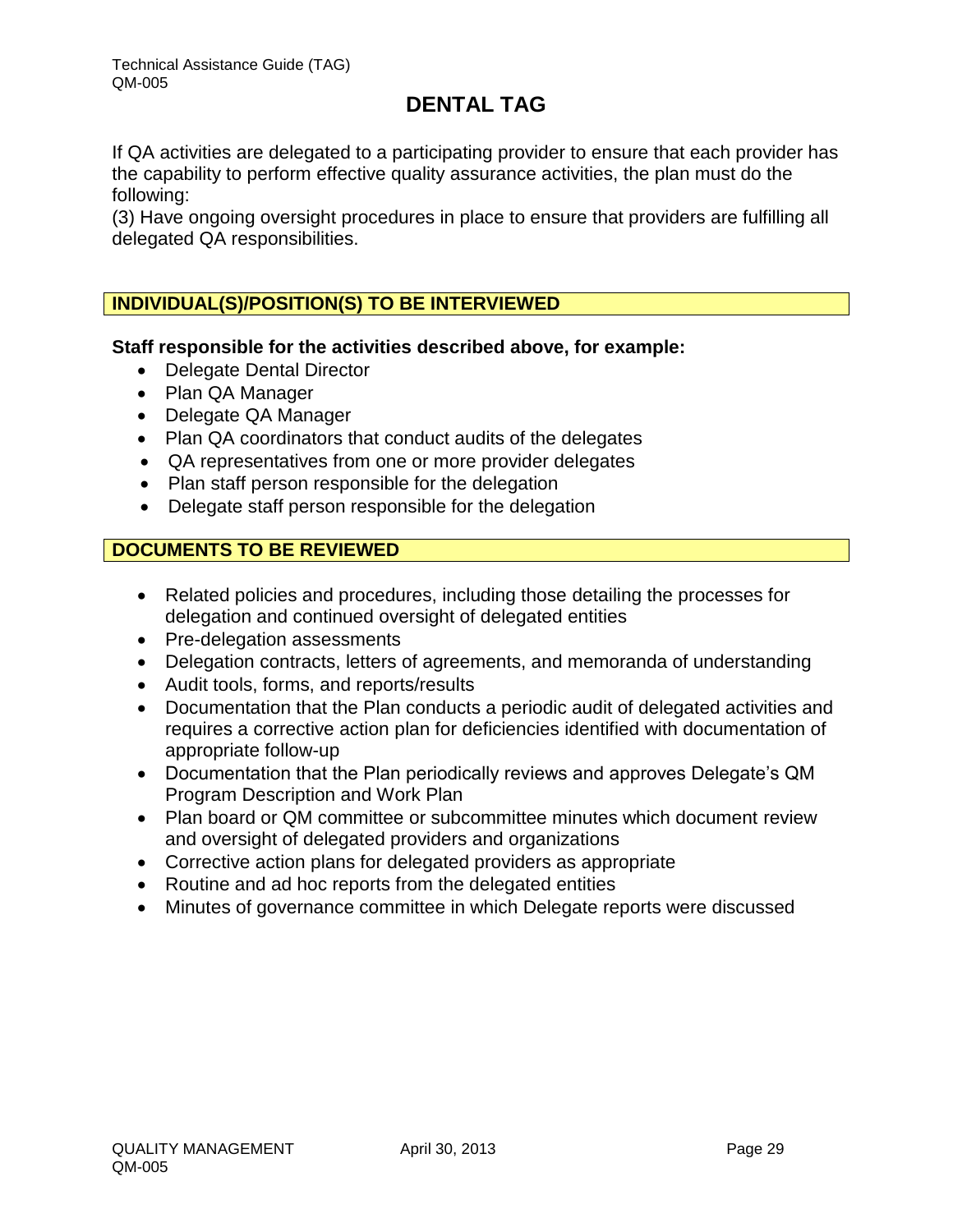### *QM-005 - Key Element 1:*

**If a Plan delegates any QM responsibilities to affiliates and vendors including but not limited to contracting provider groups and/or credentialing verification organizations:** 

- **1. The Plan assesses the capability of each delegated entity by performing a capability assessment prior to delegation. CA Health and Safety code Section 1370; 28 CCR 1300.70(b)(2)(G)(1) through** 
	- **(3)**

| <b>Assessment Questions</b> |                                                                 | Yes | <b>No</b> | N/A |
|-----------------------------|-----------------------------------------------------------------|-----|-----------|-----|
|                             | 1.1 Does the Plan assess the delegate's policies and procedures |     |           |     |
|                             | for conducting the delegated responsibilities?                  |     |           |     |
|                             | 1.2 Does the Plan assess the delegate's administrative          |     |           |     |
|                             | capabilities?                                                   |     |           |     |
|                             | 1.3 Does the Plan assess the delegate's technical expertise?    |     |           |     |
|                             | 1.4 Does the Plan assess the delegate's budgetary resources?    |     |           |     |

#### *QM-005 - Key Element 2:*

**2. The Plan and each delegate have a delegation agreement that details the delegated services, the administrative responsibilities, the procedures for exchanging information/coordinating care, and the reporting/monitoring responsibilities of both the Plan and the delegate. CA Health and Safety code Section 1370; 28 CCR 1300.70(b)(2)(G)(1) through (6)**

| <b>Assessment Questions</b> |                                                                                                                                                                                   | Yes | No | N/A |
|-----------------------------|-----------------------------------------------------------------------------------------------------------------------------------------------------------------------------------|-----|----|-----|
| 2.1                         | Does the Plan have an agreement with each Delegate that<br>defines the scope of responsibilities and how the delegate will<br>be monitored by the Plan?                           |     |    |     |
|                             | 2.2 Does the contract/agreement include a description of the<br>delegated services?                                                                                               |     |    |     |
| 2.3                         | Does the contract/agreement include a description of The<br>administrative responsibilities of the delegate (e.g., for<br>handling of grievances and appeals, customer service)?  |     |    |     |
| 2.4                         | Does the contract/agreement include a description of how the<br>Plan will monitor the delegated entity?                                                                           |     |    |     |
|                             | 2.5 Does the Plan require the delegate to have standards for<br>evaluating that enrollees receive health care consistent with<br>professionally recognized standards of practice? |     |    |     |
|                             | 2.6 Are these standards included in the delegate's QA Program?                                                                                                                    |     |    |     |
|                             | 2.7 Are there evaluation methods to assure the delegate's<br>continued adherence to these standards?                                                                              |     |    |     |